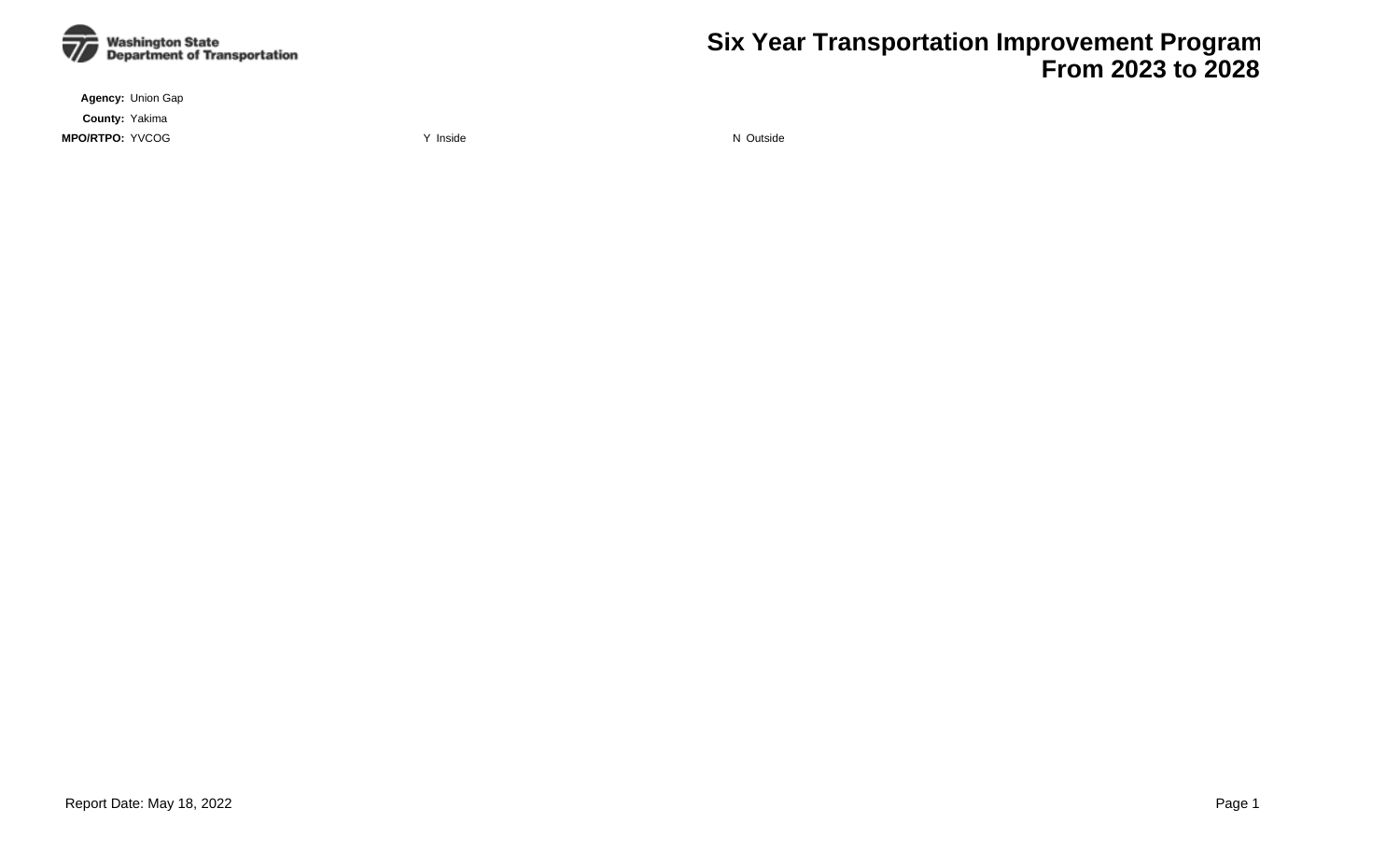

**Agency:** Union Gap

**County:** Yakima

| Functional<br>Class | Priority<br>Numb | A. PIN/Project No.<br>C. Project Title<br><b>ID. Road Name or Number</b><br><b>E. Begin &amp; End Termini</b><br><b>F. Project Description</b>                                                                                                                                    | <b>B. STIP IDI</b><br>G. Structure ID |               | vdopte<br>$\bullet$ | Resolution<br>종 | цщрт<br>ovement<br>⊥<br>ब्रह | Utility | <b>Dial</b><br>ه | Environmental<br><b>Type</b> | 킿<br>Req |
|---------------------|------------------|-----------------------------------------------------------------------------------------------------------------------------------------------------------------------------------------------------------------------------------------------------------------------------------|---------------------------------------|---------------|---------------------|-----------------|------------------------------|---------|------------------|------------------------------|----------|
| 03                  |                  | /4561(001)                                                                                                                                                                                                                                                                        |                                       | UG03 05/23/22 | 05/23/22            |                 | 01                           | GOPST   | 1.750 CE         |                              | Yes      |
|                     |                  | REGIONAL BELTWAY CONNECTOR PHASE 2A - SOUTH UNION GAP                                                                                                                                                                                                                             |                                       |               |                     |                 |                              |         |                  |                              |          |
|                     |                  | Main St I/S/US 97 to Longfibre Rd                                                                                                                                                                                                                                                 |                                       |               |                     |                 |                              |         |                  |                              |          |
|                     |                  | Stage 2A: Longfibre Road to Fullbright Park<br>Stage 2B: Fullbright Park to Main Street/US97                                                                                                                                                                                      |                                       |               |                     |                 |                              |         |                  |                              |          |
|                     |                  | This project will construct a new four lane arterial from the Main Street Intersection<br>with US 97 to Longfibre Road and serve as the east/west freight corridor. Project will<br>be constructed in two stages.                                                                 |                                       |               |                     |                 |                              |         |                  |                              |          |
|                     |                  | Stage 2A will be from Longfibre Road to the north boundary of Fullbright Park and<br>include all roadway work, roundabouts at the intersections, joint bike/pedestrian<br>pathways, and other work to complete the stage.                                                         |                                       |               |                     |                 |                              |         |                  |                              |          |
|                     |                  | Stage 2B will be from the north boundary of Fullbright Park to the Main Street<br>intersection and include the roadwork, a bridge over the BNSF railway, a roundabout<br>at the Main Street intersection, joint bike/pedestrian pathways and other work to<br>complete the stage. |                                       |               |                     |                 |                              |         |                  |                              |          |

| Funding       |              |                                |                          |                      |                        |                    |                    |                    |  |  |  |  |  |
|---------------|--------------|--------------------------------|--------------------------|----------------------|------------------------|--------------------|--------------------|--------------------|--|--|--|--|--|
| <b>Status</b> | <b>Phase</b> | <b>Phase Start Year (YYYY)</b> | <b>Federal Fund Code</b> | <b>Federal Funds</b> | <b>State Fund Code</b> | <b>State Funds</b> | <b>Local Funds</b> | <b>Total Funds</b> |  |  |  |  |  |
|               | <b>RW</b>    | 2023                           | <b>NHFP</b>              | 1,000,000            |                        |                    | 410,000            | 1,410,000          |  |  |  |  |  |
|               | <b>CN</b>    | 2023                           | <b>INFRA</b>             | 6,660,000            |                        |                    |                    | 6,660,000          |  |  |  |  |  |
|               | <b>CN</b>    | 2023                           |                          |                      |                        |                    | 640,000            | 640,000            |  |  |  |  |  |
|               | <b>CN</b>    | 2025                           | <b>NHFP</b>              | 9,603,775            |                        |                    |                    | 9,603,775          |  |  |  |  |  |
|               |              |                                | <b>Totals</b>            | 17,263,775           |                        | 01                 | 1,050,000          | 18,313,775         |  |  |  |  |  |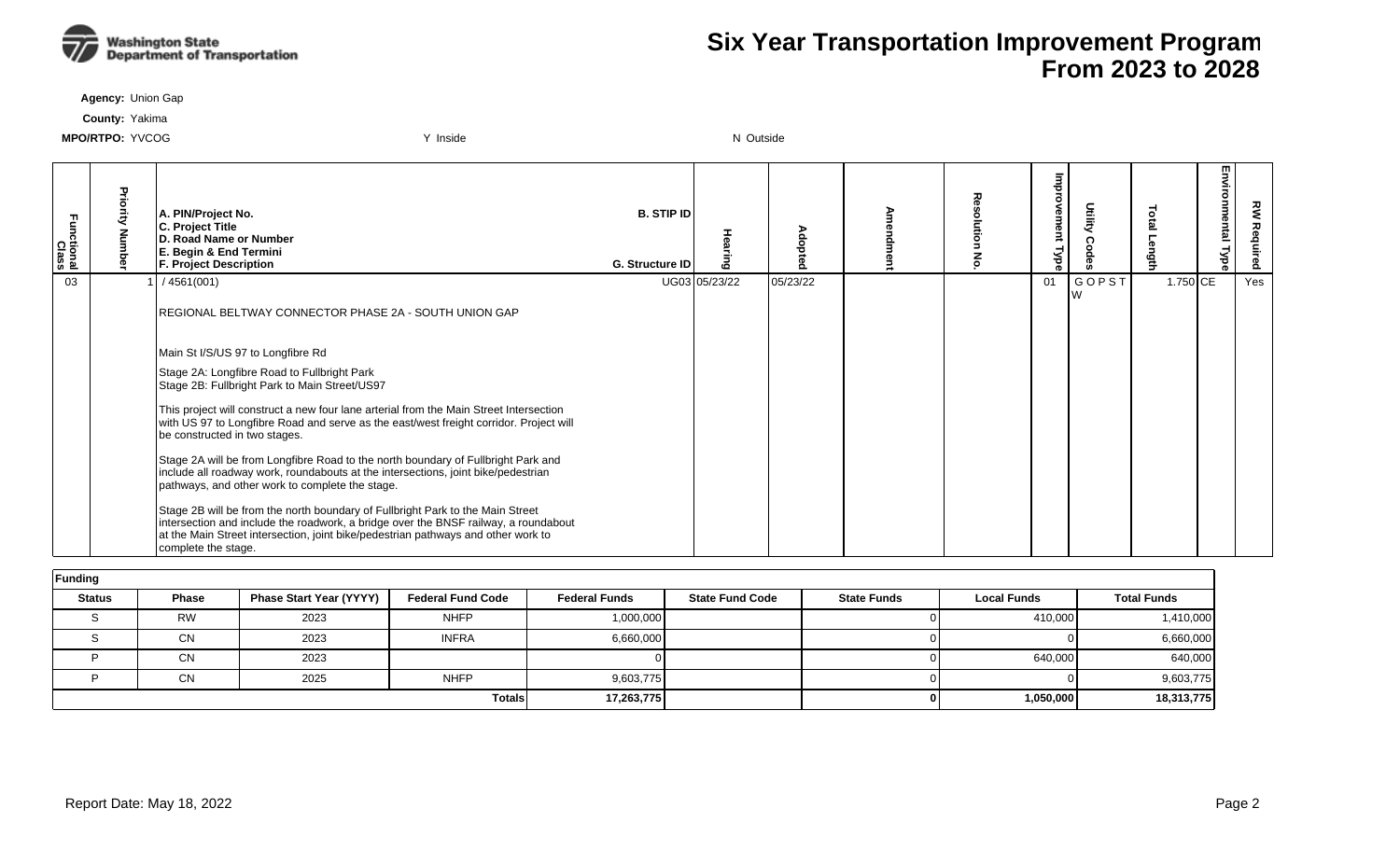

**Agency:** Union Gap

**County:** Yakima

| <b>Expenditure Schedule</b> |           |     |     |            |              |  |  |  |  |  |  |  |
|-----------------------------|-----------|-----|-----|------------|--------------|--|--|--|--|--|--|--|
| <b>Phase</b>                | 1st       | 2nd | 3rd | 4th        | 5th & 6th    |  |  |  |  |  |  |  |
| <b>RW</b>                   | 1,410,000 |     |     |            | 01           |  |  |  |  |  |  |  |
| <b>CN</b>                   | 6,660,000 |     |     | 10,243,775 | 0            |  |  |  |  |  |  |  |
| <b>Totals</b>               | 8,070,000 |     | 01  | 10,243,775 | $\mathbf{0}$ |  |  |  |  |  |  |  |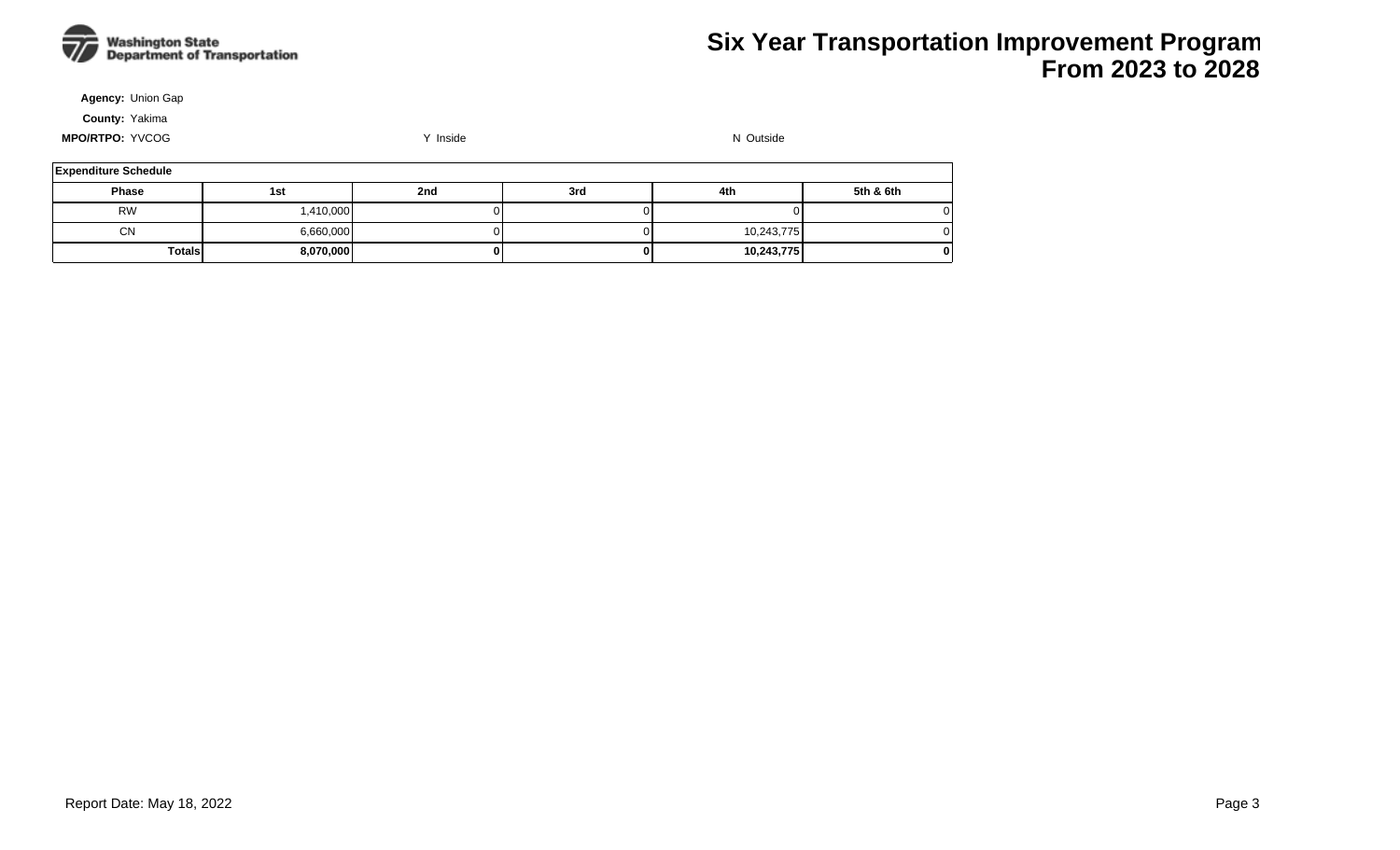

**Agency:** Union Gap

**County:** Yakima

**MPO/RTPO:** YVCOG **WEDISH AND A CONSTRUCT A CONSTRUCT A CONSTRUCT VIOLENCE ASSOCIATED: YVCOG N Outside** 

| -<br>Functional<br>Class | A. PIN/Project No.<br>C. Project Title<br>D. Road Name or Number<br>E. Begin & End Termini<br><b>F. Project Description</b>                                                           | <b>B. STIP IDI</b><br><b>G. Structure IDI</b> |               |          |  | നാ<br>ਠ |      |            | 핗<br>nmental<br><b>Npe</b> | 깋   |
|--------------------------|---------------------------------------------------------------------------------------------------------------------------------------------------------------------------------------|-----------------------------------------------|---------------|----------|--|---------|------|------------|----------------------------|-----|
| 07                       | $2$ / 1335(013)                                                                                                                                                                       |                                               | UG51 05/23/22 | 05/23/22 |  | 47      | CGPT | $0.040$ CE |                            | Yes |
|                          | 10TH AVENUE SOUTH #475 BRIDGE REPLACEMENT                                                                                                                                             |                                               |               |          |  |         |      |            |                            |     |
|                          | 10TH AVENUE                                                                                                                                                                           |                                               |               |          |  |         |      |            |                            |     |
|                          | Approx 550 ft N I/S S 10th Ave/Valley Mall Blvd to Approx 150 ft S of I/S S 10th<br>Ave/Whitman St.                                                                                   |                                               |               |          |  |         |      |            |                            |     |
|                          | Replace existing timber span bridge with precast concrete girder and concrete pier<br>bridge. Project also includes adding a bike lane, and new sidewalks on both sides of<br>bridge. | 08486100                                      |               |          |  |         |      |            |                            |     |

| Funding       |              |                                |                          |                      |                        |                    |                    |                    |  |  |  |  |  |
|---------------|--------------|--------------------------------|--------------------------|----------------------|------------------------|--------------------|--------------------|--------------------|--|--|--|--|--|
| <b>Status</b> | <b>Phase</b> | <b>Phase Start Year (YYYY)</b> | <b>Federal Fund Code</b> | <b>Federal Funds</b> | <b>State Fund Code</b> | <b>State Funds</b> | <b>Local Funds</b> | <b>Total Funds</b> |  |  |  |  |  |
|               | <b>RW</b>    | 2023                           | STP(BR)                  | 104,000              |                        |                    | 26,000             | 130,000            |  |  |  |  |  |
|               | <b>CN</b>    | 2023                           | STP(BR)                  | 1,006,100            |                        |                    | 157,000            | ,163,100           |  |  |  |  |  |
|               |              |                                | <b>Totals</b>            | 1,110,100            |                        |                    | 183,000            | ,293,100           |  |  |  |  |  |

| <b>Expenditure Schedule</b> |           |     |     |     |           |  |  |  |  |  |  |  |  |
|-----------------------------|-----------|-----|-----|-----|-----------|--|--|--|--|--|--|--|--|
| Phase                       | 1st       | 2nd | 3rd | 4th | 5th & 6th |  |  |  |  |  |  |  |  |
| <b>RW</b>                   | 130,000   |     |     |     |           |  |  |  |  |  |  |  |  |
| <b>CN</b>                   | 1,163,100 |     |     |     |           |  |  |  |  |  |  |  |  |
| <b>Totals</b>               | 1,293,100 |     | 01  |     |           |  |  |  |  |  |  |  |  |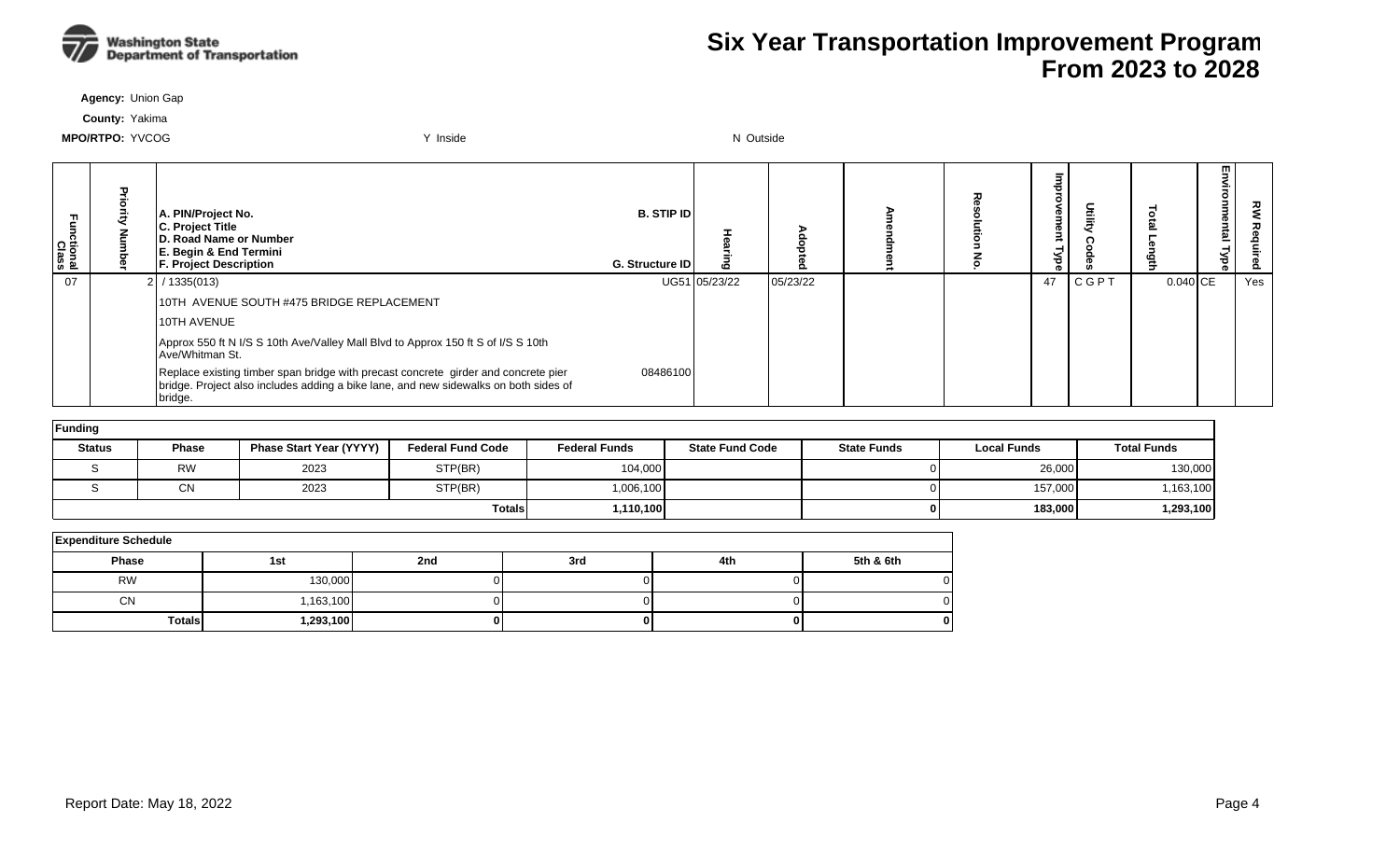

**Agency:** Union Gap

**County:** Yakima

| Ę<br>ctional<br>Class | τ | A. PIN/Project No.<br>C. Project Title<br>D. Road Name or Number<br>E. Begin & End Termini<br><b>F. Project Description</b> | <b>B. STIP IDI</b><br>G. Structure ID | Ō | o        | ᅎ | നാ.<br>з<br>®U<br>$\bar{ }$<br>≺<br>78ैं । | Utilit)      |            | m<br>Φ<br>ē | 짖<br>စိ |
|-----------------------|---|-----------------------------------------------------------------------------------------------------------------------------|---------------------------------------|---|----------|---|--------------------------------------------|--------------|------------|-------------|---------|
| 03                    |   |                                                                                                                             | WA-10730 05/23/22                     |   | 05/23/22 |   | 05                                         | <b>CGPST</b> | $0.680$ CE |             | No      |
|                       |   | Valley Mall Boulevard Resurfacing                                                                                           |                                       |   |          |   |                                            | v v          |            |             |         |
|                       |   | S. 10th Avenue to W. Washington Avenue                                                                                      |                                       |   |          |   |                                            |              |            |             |         |
|                       |   | Grind, overlay, and update signal to radar detection.                                                                       |                                       |   |          |   |                                            |              |            |             |         |

| Funding       |              |                         |                          |                      |                        |                    |                    |                    |
|---------------|--------------|-------------------------|--------------------------|----------------------|------------------------|--------------------|--------------------|--------------------|
| <b>Status</b> | <b>Phase</b> | Phase Start Year (YYYY) | <b>Federal Fund Code</b> | <b>Federal Funds</b> | <b>State Fund Code</b> | <b>State Funds</b> | <b>Local Funds</b> | <b>Total Funds</b> |
|               | <b>DE</b>    | 2023                    | <b>NHPP</b>              | 60,000               |                        |                    | ΩL                 | 60,000             |
|               | ΩN<br>◡ᡰ     | 2023                    | <b>NHPP</b>              | 1,048,050            |                        |                    | ΩL                 | 1,048,050          |
|               |              |                         | <b>Totals</b>            | 1,108,050            |                        |                    | 01                 | 108,050,           |

| <b>Expenditure Schedule</b> |           |     |     |     |           |  |  |  |  |  |  |  |
|-----------------------------|-----------|-----|-----|-----|-----------|--|--|--|--|--|--|--|
| <b>Phase</b>                | 1st       | 2nd | 3rd | 4th | 5th & 6th |  |  |  |  |  |  |  |
| PE                          | 60,000    |     |     |     |           |  |  |  |  |  |  |  |
| <b>CN</b>                   | 1,048,050 |     |     |     |           |  |  |  |  |  |  |  |
| <b>Totals</b>               | 1,108,050 |     |     |     | o         |  |  |  |  |  |  |  |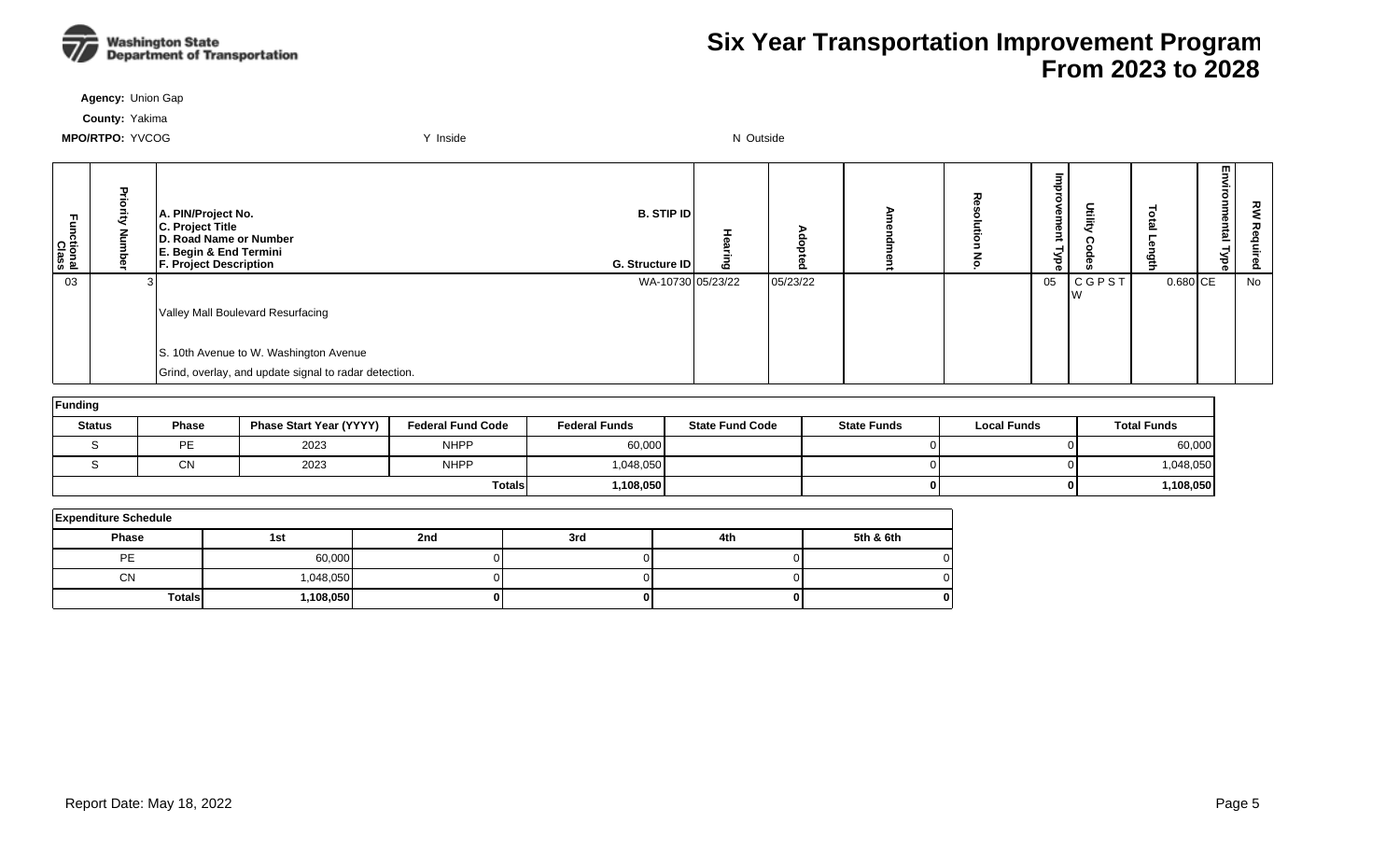

**Agency:** Union Gap

**County:** Yakima

| Functional<br>Class | A. PIN/Project No.<br>C. Project Title<br>D. Road Name or Number<br>E. Begin & End Termini<br><b>F. Project Description</b>                                                                                                                                    | <b>B. STIP ID</b><br>G. Structure ID | 6             |          |  |    |                    | Γ'n<br>≨.<br>onmental<br>Type | 깋   |
|---------------------|----------------------------------------------------------------------------------------------------------------------------------------------------------------------------------------------------------------------------------------------------------------|--------------------------------------|---------------|----------|--|----|--------------------|-------------------------------|-----|
| 03                  |                                                                                                                                                                                                                                                                |                                      | UG54 05/23/22 | 05/23/22 |  | 21 | <b>CGPST</b><br>lW | ICE.                          | Yes |
|                     | MAIN STREET PEDESTRIAN CROSSING IMPROVEMENTS                                                                                                                                                                                                                   |                                      |               |          |  |    |                    |                               |     |
|                     | E WASHINGTON STREET to E WASHINGTON STREET                                                                                                                                                                                                                     |                                      |               |          |  |    |                    |                               |     |
|                     | Construct an enhanced pedestrian crossing for E. Washington St./Main St.<br>Intersection: Install Pedestrian Hybrid Beacon (PBH), Construct sidewalk, curb,<br>gutter and ADA curb ramps in vicinity of new PHB, install new pavement markings<br>and signage. |                                      |               |          |  |    |                    |                               |     |

| <b>Funding</b> |              |                                |                          |                      |                        |                    |                    |                    |  |  |  |  |  |
|----------------|--------------|--------------------------------|--------------------------|----------------------|------------------------|--------------------|--------------------|--------------------|--|--|--|--|--|
| <b>Status</b>  | <b>Phase</b> | <b>Phase Start Year (YYYY)</b> | <b>Federal Fund Code</b> | <b>Federal Funds</b> | <b>State Fund Code</b> | <b>State Funds</b> | <b>Local Funds</b> | <b>Total Funds</b> |  |  |  |  |  |
|                | <b>PE</b>    | 2023                           |                          |                      | Ped/Bike Program       | 78,600             |                    | 78,600             |  |  |  |  |  |
|                | <b>RW</b>    | 2023                           |                          |                      |                        |                    | 25,000             | 25,000             |  |  |  |  |  |
|                | <b>CN</b>    | 2023                           |                          |                      | Ped/Bike Program       | 314.409            |                    | 314,409            |  |  |  |  |  |
|                |              |                                | <b>Totals</b>            |                      |                        | 393,009            | 25,000             | 418,009            |  |  |  |  |  |

| <b>Expenditure Schedule</b> |         |     |     |     |           |  |  |  |  |  |  |  |
|-----------------------------|---------|-----|-----|-----|-----------|--|--|--|--|--|--|--|
| Phase                       | 1st     | 2nd | 3rd | 4th | 5th & 6th |  |  |  |  |  |  |  |
| <b>PE</b>                   | 78,600  |     |     |     |           |  |  |  |  |  |  |  |
| <b>RW</b>                   | 25,000  |     |     |     |           |  |  |  |  |  |  |  |
| <b>CN</b>                   | 314,409 |     |     |     |           |  |  |  |  |  |  |  |
| <b>Totals</b>               | 418,009 |     |     |     |           |  |  |  |  |  |  |  |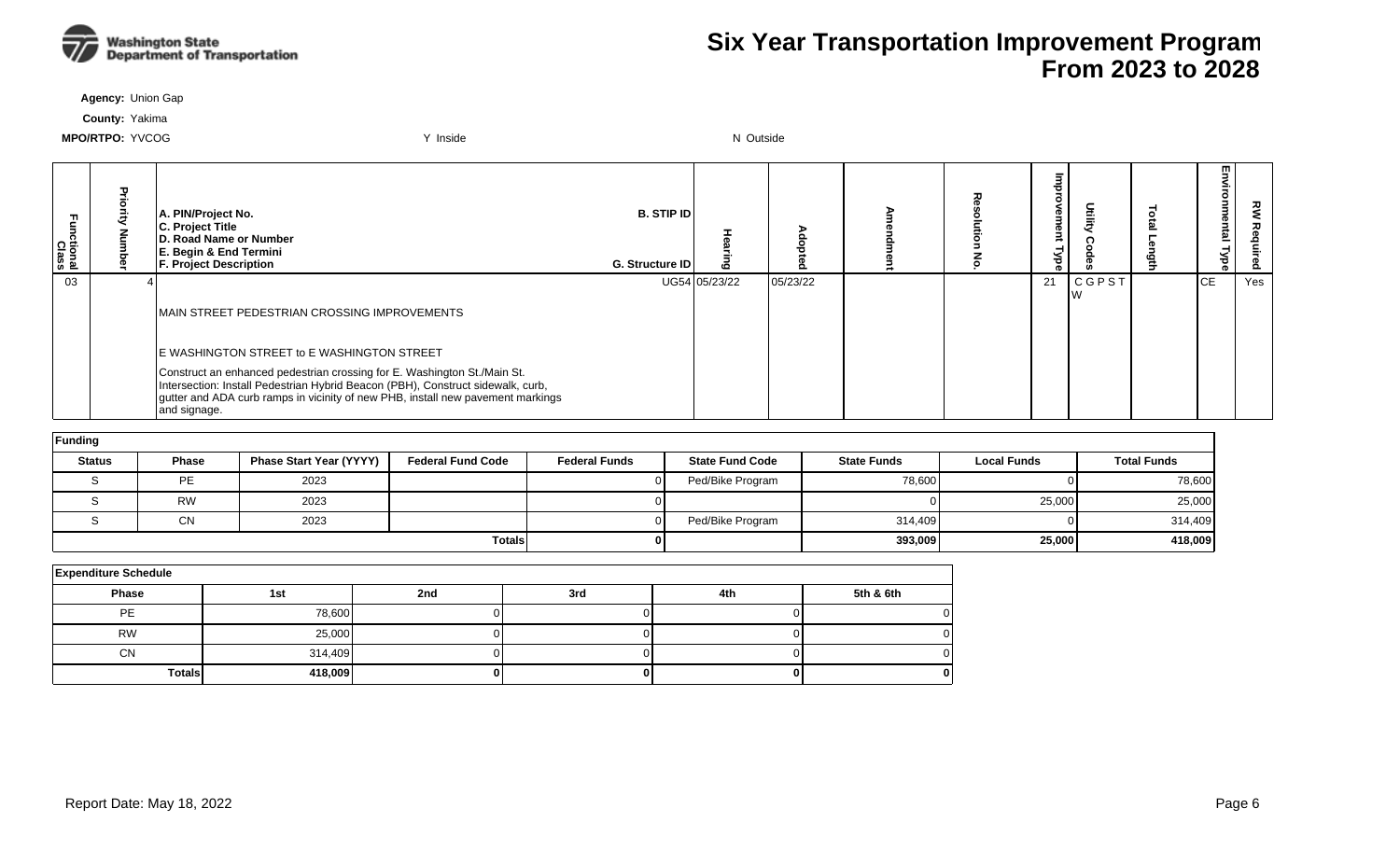

**Agency:** Union Gap

**County:** Yakima

| Ę<br><b>Cional</b><br>Class | A. PIN/Project No.<br>C. Project Title<br>D. Road Name or Number<br>E. Begin & End Termini<br><b>F. Project Description</b> | <b>B. STIP IDI</b><br>G. Structure ID | ιō            |          | ᆽ | Œ<br>ന<br>≨ | Ē | ± | ᇚ<br>onn<br>E<br>nental<br>F<br>ड़ | ξ<br>る<br>은<br>ဥ |
|-----------------------------|-----------------------------------------------------------------------------------------------------------------------------|---------------------------------------|---------------|----------|---|-------------|---|---|------------------------------------|------------------|
| 00                          |                                                                                                                             |                                       | UG55 05/23/22 | 05/23/22 |   | 44          |   |   | <b>CE</b>                          | No               |
|                             | Union Gap Street Sweeper                                                                                                    |                                       |               |          |   |             |   |   |                                    |                  |
|                             |                                                                                                                             |                                       |               |          |   |             |   |   |                                    |                  |
|                             | N/A to N/A                                                                                                                  |                                       |               |          |   |             |   |   |                                    |                  |
|                             | Purchase compliant street sweeper to augment city of Union Gap's dust abatement<br>program.                                 |                                       |               |          |   |             |   |   |                                    |                  |

| Funding       |              |                                |                          |                      |                        |                    |                    |                    |  |  |  |  |  |
|---------------|--------------|--------------------------------|--------------------------|----------------------|------------------------|--------------------|--------------------|--------------------|--|--|--|--|--|
| <b>Status</b> | Phase        | <b>Phase Start Year (YYYY)</b> | <b>Federal Fund Code</b> | <b>Federal Funds</b> | <b>State Fund Code</b> | <b>State Funds</b> | <b>Local Funds</b> | <b>Total Funds</b> |  |  |  |  |  |
|               | $\sim$<br>UΝ | 2023                           | <b>CMAQ</b>              | 298,425              |                        |                    | 76,575             | 375,000            |  |  |  |  |  |
|               |              |                                | <b>Totals</b>            | 298,425              |                        |                    | 76,575             | 375,000            |  |  |  |  |  |

| <b>Expenditure Schedule</b> |         |     |     |     |           |  |  |  |  |  |  |
|-----------------------------|---------|-----|-----|-----|-----------|--|--|--|--|--|--|
| <b>Phase</b>                | 1st     | 2nd | 3rd | 4th | 5th & 6th |  |  |  |  |  |  |
| CN                          | 375,000 |     |     |     |           |  |  |  |  |  |  |
| <b>Totals</b>               | 375,000 | o   |     |     | 0         |  |  |  |  |  |  |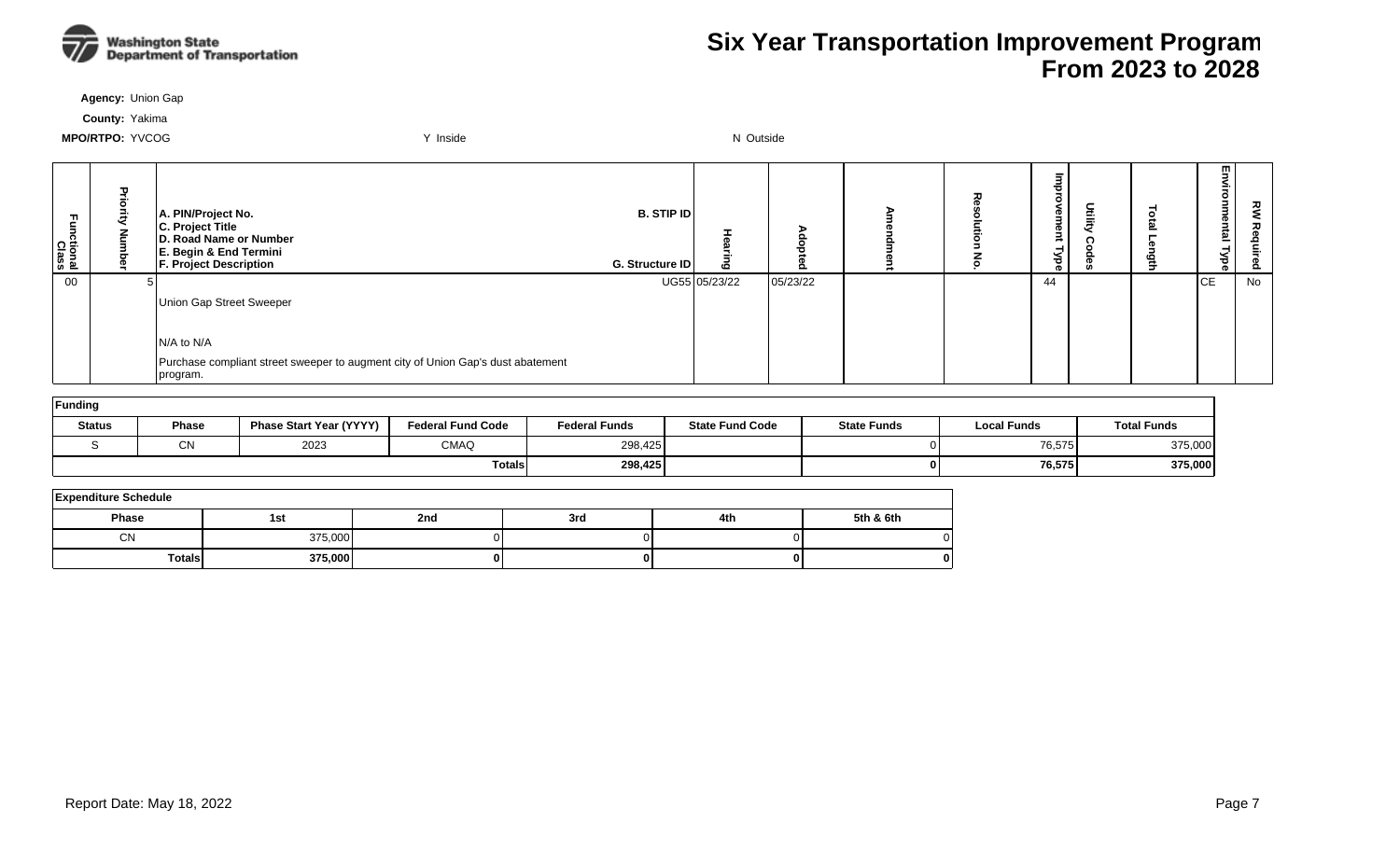

**Agency:** Union Gap

**County:** Yakima

| m<br>ctional<br>Class | ᠊ᠣ<br>콩<br>ē<br>Š | A. PIN/Project No.<br>C. Project Title<br>D. Road Name or Number<br>E. Begin & End Termini<br><b>F. Project Description</b> | <b>B. STIP ID</b><br>G. Structure ID | $\boldsymbol{\omega}$ | o        | ᅎ | Ø<br>Ê<br>g<br>≖<br>λь | Utility           | Ľ.<br>Imental<br>ξł<br>Ō. | ᇰ<br>௨ |
|-----------------------|-------------------|-----------------------------------------------------------------------------------------------------------------------------|--------------------------------------|-----------------------|----------|---|------------------------|-------------------|---------------------------|--------|
| 00                    |                   |                                                                                                                             |                                      | UG56 05/23/22         | 05/23/22 |   | 47                     | <b>CGPS</b><br>Iw | <b>ICE</b>                | No.    |
|                       |                   | Union Gap Bridge #2 Replacement                                                                                             |                                      |                       |          |   |                        |                   |                           |        |
|                       |                   | Main Street                                                                                                                 |                                      |                       |          |   |                        |                   |                           |        |
|                       |                   | 80 ft. of Main Street to 80 ft. of Main Street                                                                              |                                      |                       |          |   |                        |                   |                           |        |
|                       |                   | Replace existing concrete span decking with concrete girders and concrete<br>abutments.                                     | 08710600                             |                       |          |   |                        |                   |                           |        |

| Funding       |              |                         |                          |                      |                        |                    |                    |                    |  |  |  |  |  |
|---------------|--------------|-------------------------|--------------------------|----------------------|------------------------|--------------------|--------------------|--------------------|--|--|--|--|--|
| <b>Status</b> | <b>Phase</b> | Phase Start Year (YYYY) | <b>Federal Fund Code</b> | <b>Federal Funds</b> | <b>State Fund Code</b> | <b>State Funds</b> | <b>Local Funds</b> | <b>Total Funds</b> |  |  |  |  |  |
|               | <b>PE</b>    | 2023                    | STP(BR)                  | 183,000              |                        |                    |                    | 183,000            |  |  |  |  |  |
|               | <b>RW</b>    | 2023                    | STP(BR)                  | 25,000               |                        | 01                 |                    | 25,000             |  |  |  |  |  |
|               | <b>CN</b>    | 2024                    | STP(BR)                  | 1,119,960            |                        |                    |                    | 1,119,960          |  |  |  |  |  |
|               |              |                         | <b>Totals</b>            | 1,327,960            |                        | 01                 | 0 I                | 1,327,960          |  |  |  |  |  |

| <b>Expenditure Schedule</b> |         |           |  |  |  |  |  |  |  |  |  |
|-----------------------------|---------|-----------|--|--|--|--|--|--|--|--|--|
| Phase                       | 4th     | 5th & 6th |  |  |  |  |  |  |  |  |  |
| PE                          | 183,000 |           |  |  |  |  |  |  |  |  |  |
| <b>RW</b>                   | 25,000  |           |  |  |  |  |  |  |  |  |  |
| <b>CN</b>                   |         | 1,119,960 |  |  |  |  |  |  |  |  |  |
| <b>Totals</b>               | 208,000 | 1,119,960 |  |  |  |  |  |  |  |  |  |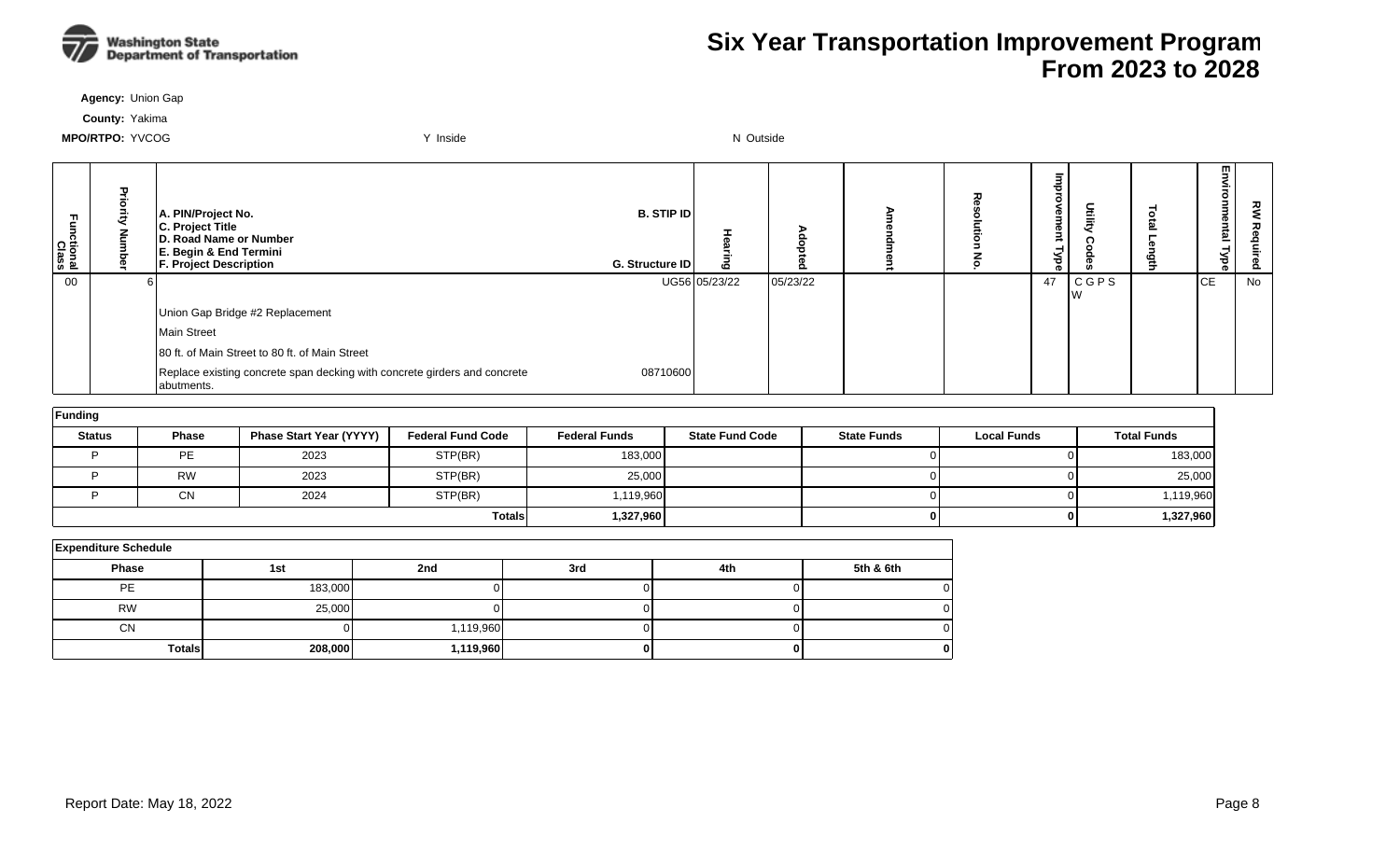

**Agency:** Union Gap

**County:** Yakima

| Ę<br>ctional<br>Class | A. PIN/Project No.<br>C. Project Title<br>D. Road Name or Number<br>E. Begin & End Termini<br><b>F. Project Description</b>                                     | <b>B. STIP IDI</b><br><b>G. Structure IDI</b> | $\mathbf{c}$  |          |  | Œ<br>œ<br>ಕ | Ē | m<br>,<br>nental<br>₹<br>ਠ<br>ō | ਟ੍ਰੋ<br>စ္တိ |
|-----------------------|-----------------------------------------------------------------------------------------------------------------------------------------------------------------|-----------------------------------------------|---------------|----------|--|-------------|---|---------------------------------|--------------|
| 00                    |                                                                                                                                                                 |                                               | UG52 05/23/22 | 05/23/22 |  | 28          |   |                                 | No           |
|                       | ICOMPLETE STREETS PROJECT                                                                                                                                       |                                               |               |          |  |             |   |                                 |              |
|                       |                                                                                                                                                                 |                                               |               |          |  |             |   |                                 |              |
|                       | to                                                                                                                                                              |                                               |               |          |  |             |   |                                 |              |
|                       | Repair of sidewalk panels, installation of bulbouts and curb ramps, construction of<br>commercial driveway approaches, sidewalks and storm drainage provisions. |                                               |               |          |  |             |   |                                 |              |

| Funding       |              |                                |                          |                      |                        |                    |                    |                    |  |  |  |  |  |
|---------------|--------------|--------------------------------|--------------------------|----------------------|------------------------|--------------------|--------------------|--------------------|--|--|--|--|--|
| <b>Status</b> | <b>Phase</b> | <b>Phase Start Year (YYYY)</b> | <b>Federal Fund Code</b> | <b>Federal Funds</b> | <b>State Fund Code</b> | <b>State Funds</b> | <b>Local Funds</b> | <b>Total Funds</b> |  |  |  |  |  |
|               | $\sim$<br>── | 2023                           |                          |                      | <b>TIB</b>             | 375,000            |                    | 375,000            |  |  |  |  |  |
|               |              |                                | <b>Totals</b>            |                      |                        | 375,000            | 0 I                | 375,000            |  |  |  |  |  |

| <b>Expenditure Schedule</b> |         |     |     |     |           |  |  |  |  |  |  |  |
|-----------------------------|---------|-----|-----|-----|-----------|--|--|--|--|--|--|--|
| <b>Phase</b>                | 1st     | 2nd | 3rd | 4th | 5th & 6th |  |  |  |  |  |  |  |
| ALL                         | 375,000 |     |     |     |           |  |  |  |  |  |  |  |
| TotalsI                     | 375,000 | 01  | o   |     |           |  |  |  |  |  |  |  |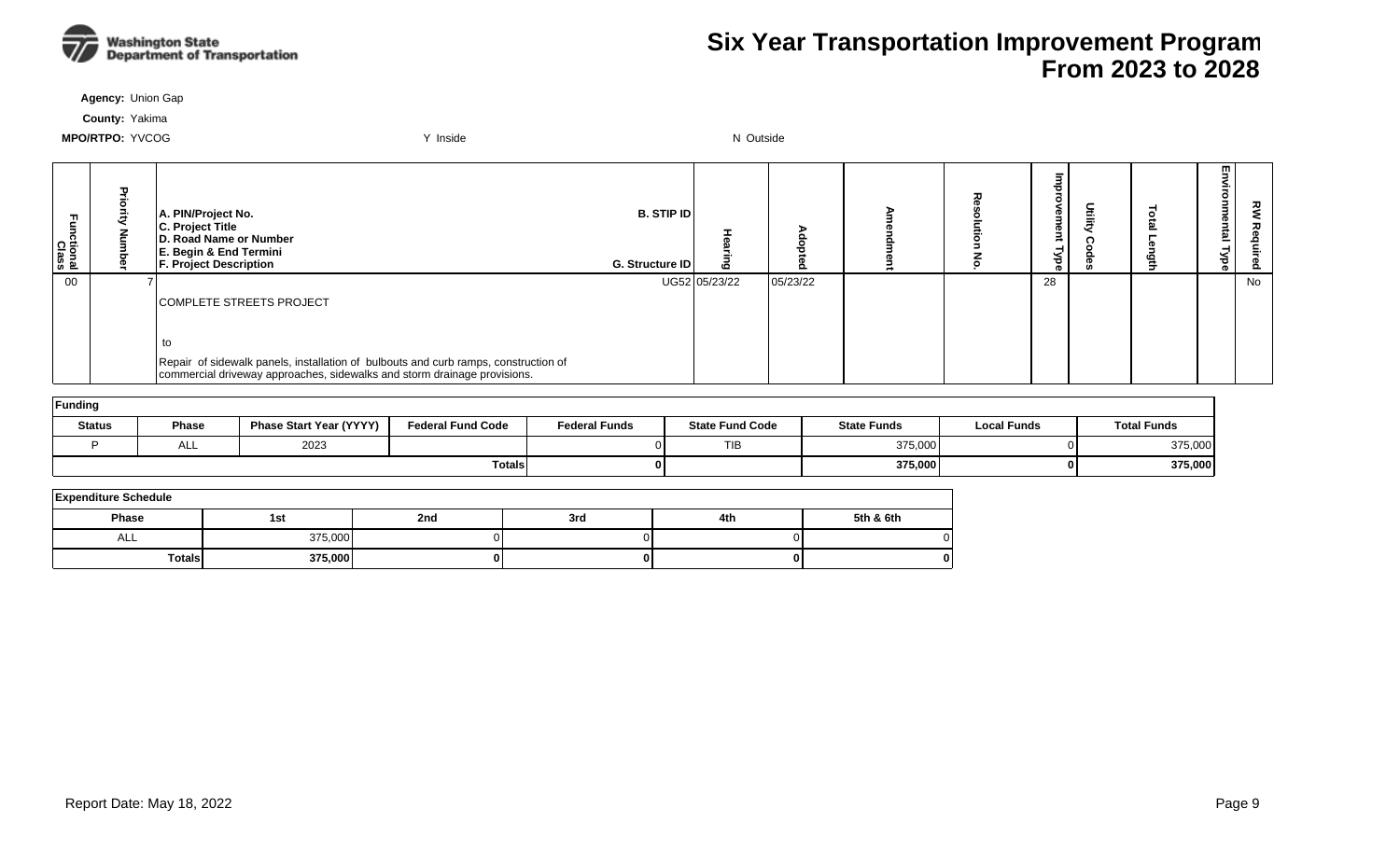

**Agency:** Union Gap

**County:** Yakima

| ctional<br>Class | ᠊ᠣ | A. PIN/Project No.<br>C. Project Title<br>D. Road Name or Number<br>E. Begin & End Termini<br><b>F. Project Description</b> | <b>B. STIP IDI</b><br><b>G. Structure IDI</b> |               |          |  | መ<br>70 |          | 효 | ਟ੍ਰੋ<br>௨ |
|------------------|----|-----------------------------------------------------------------------------------------------------------------------------|-----------------------------------------------|---------------|----------|--|---------|----------|---|-----------|
| 14               |    |                                                                                                                             |                                               | UG50 05/23/22 | 05/23/22 |  | 05      | 0.510 CE |   | No        |
|                  |    | <b>3RD AVENUE RESURFACING PROJECT</b>                                                                                       |                                               |               |          |  |         |          |   |           |
|                  |    | AHTANUM RD to WASHINGTON AVE                                                                                                |                                               |               |          |  |         |          |   |           |
|                  |    | GRIND AND OVERLAY EXISTING ROADWAY INCLUDING, PAVING FABRIC, HMA<br>NEW STRIPING, AND INSTALLATION OF SIGNAL LOOPS.         |                                               |               |          |  |         |          |   |           |

| Funding       |           |                                |                          |                      |                        |                    |                    |                    |  |  |  |  |  |
|---------------|-----------|--------------------------------|--------------------------|----------------------|------------------------|--------------------|--------------------|--------------------|--|--|--|--|--|
| <b>Status</b> | Phase     | <b>Phase Start Year (YYYY)</b> | <b>Federal Fund Code</b> | <b>Federal Funds</b> | <b>State Fund Code</b> | <b>State Funds</b> | <b>Local Funds</b> | <b>Total Funds</b> |  |  |  |  |  |
|               | <b>PE</b> | 2026                           | <b>NHPP</b>              | 77,250               |                        |                    | 25,750             | 103,000            |  |  |  |  |  |
|               | CN        | 2026                           | <b>NHPP</b>              | 558,750              |                        |                    | 186,250            | 745,000            |  |  |  |  |  |
|               |           |                                | <b>Totals</b>            | 636,000              |                        | 01                 | 212,000            | 848,000            |  |  |  |  |  |

| <b>Expenditure Schedule</b> |     |     |     |         |           |  |  |  |  |  |  |
|-----------------------------|-----|-----|-----|---------|-----------|--|--|--|--|--|--|
| <b>Phase</b>                | 1st | 2nd | 3rd | 4th     | 5th & 6th |  |  |  |  |  |  |
| PE                          |     |     |     | 103,000 |           |  |  |  |  |  |  |
| <b>CN</b>                   |     |     |     | 745,000 |           |  |  |  |  |  |  |
| <b>Totals</b>               |     |     |     | 848,000 |           |  |  |  |  |  |  |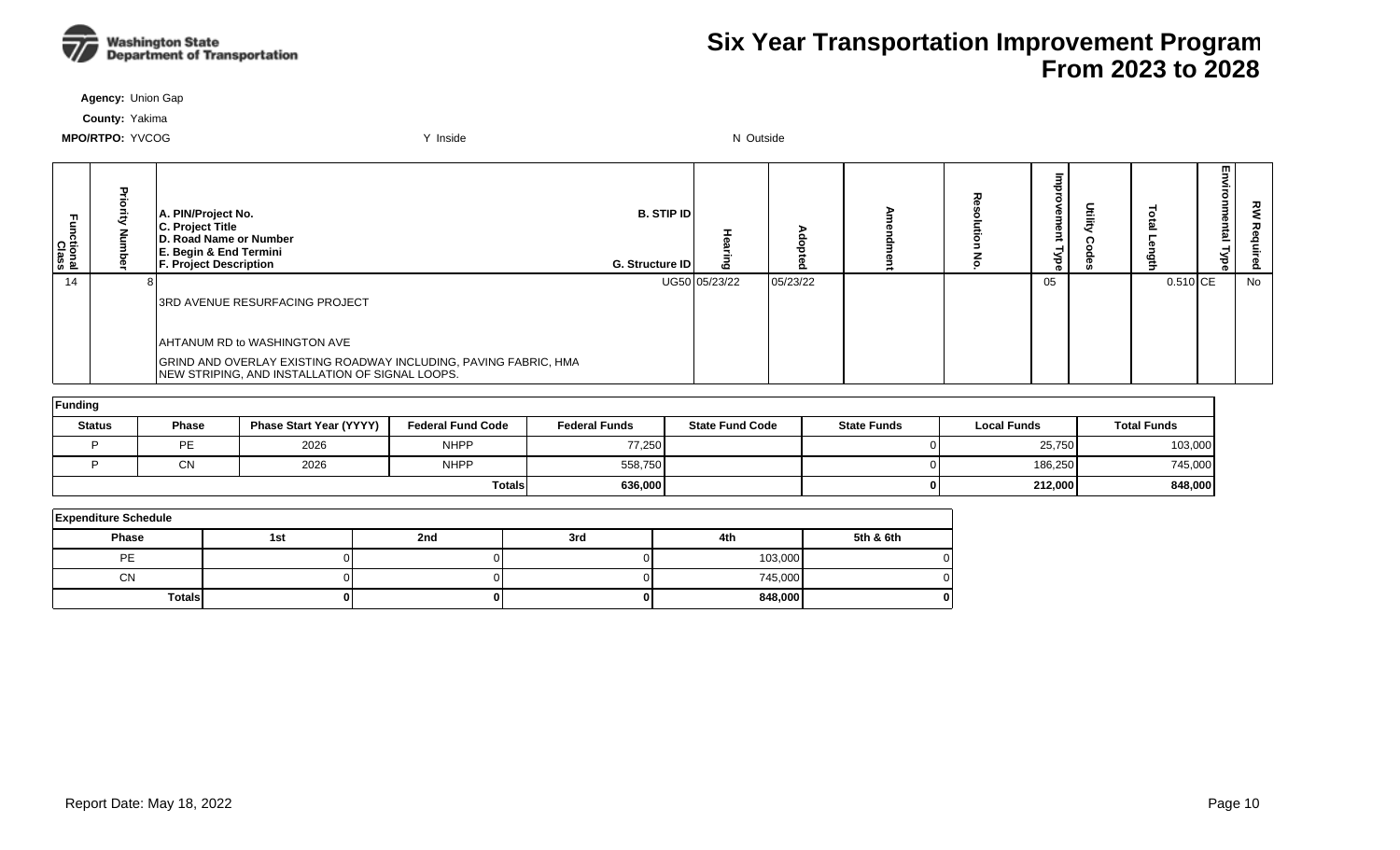

**Agency:** Union Gap

**County:** Yakima

| Ę<br>ctional<br>Class | п. | A. PIN/Project No.<br>C. Project Title<br>D. Road Name or Number<br>E. Begin & End Termini<br><b>F. Project Description</b> | <b>B. STIP ID</b><br>G. Structure ID | m             | $\circ$  | ᆽ | œ<br>œ<br>శ<br>ወ | Ì | $\Rightarrow$ | w.<br>uuu<br>ig<br>S<br>ہے<br>ಕ | RΜ<br>る<br>erling<br>F<br><u>ይ</u> |
|-----------------------|----|-----------------------------------------------------------------------------------------------------------------------------|--------------------------------------|---------------|----------|---|------------------|---|---------------|---------------------------------|------------------------------------|
| $00\,$                |    | <b>SCHOOL SAFETY PROJECTS</b>                                                                                               |                                      | UG22 05/23/22 | 05/23/22 |   | 24               |   |               | CЕ                              | No                                 |
|                       |    | $N/A$ to $N/A$<br>VARIOUS LOCATIONS; CITY-WIDE, CROSSING FLASHERS, SIDEWALKS,<br>SIGNING                                    |                                      |               |          |   |                  |   |               |                                 |                                    |

| Funding       |              |                                |                          |                      |                        |                    |             |                    |  |  |  |  |  |
|---------------|--------------|--------------------------------|--------------------------|----------------------|------------------------|--------------------|-------------|--------------------|--|--|--|--|--|
| <b>Status</b> | <b>Phase</b> | <b>Phase Start Year (YYYY)</b> | <b>Federal Fund Code</b> | <b>Federal Funds</b> | <b>State Fund Code</b> | <b>State Funds</b> | Local Funds | <b>Total Funds</b> |  |  |  |  |  |
|               | ALL          | 2024                           |                          |                      | <b>SRTS</b>            | 946.400            | 76,600      | 1,023,000          |  |  |  |  |  |
|               |              |                                | <b>Totals</b>            | 01                   |                        | 946.400            | 76,600      | 1,023,000          |  |  |  |  |  |

| <b>Expenditure Schedule</b> |     |            |     |     |           |  |  |  |  |  |  |
|-----------------------------|-----|------------|-----|-----|-----------|--|--|--|--|--|--|
| <b>Phase</b>                | 1st | 2nd        | 3rd | 4th | 5th & 6th |  |  |  |  |  |  |
| ALL                         |     | 1,023,000  |     |     |           |  |  |  |  |  |  |
| <b>Totals</b>               |     | 023,000, ا |     | 01  |           |  |  |  |  |  |  |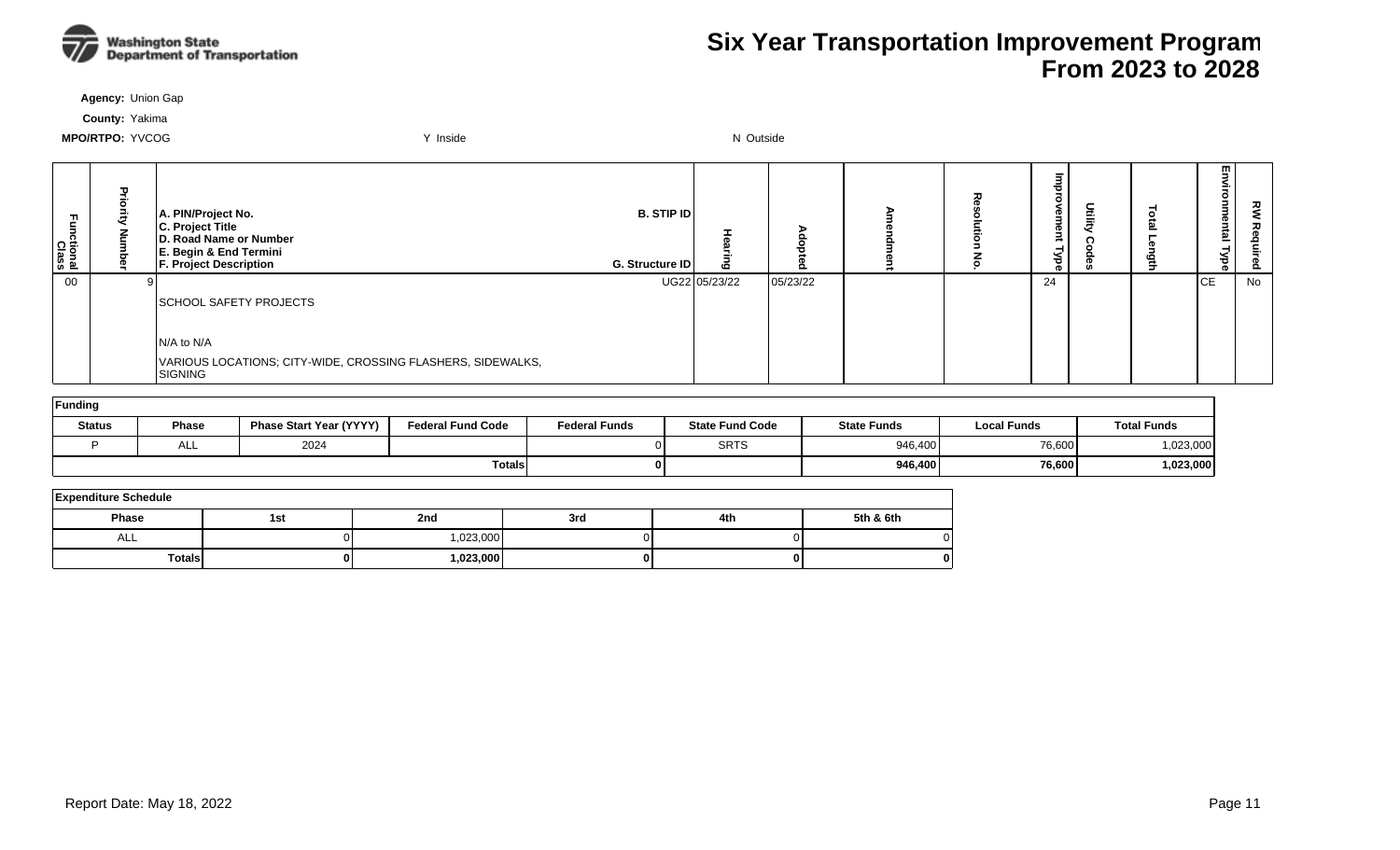

**Agency:** Union Gap

**County:** Yakima

| ctional<br>Class | 고<br>콩<br>ā     | A. PIN/Project No.<br>C. Project Title<br>D. Road Name or Number<br>E. Begin & End Termini<br>F. Project Description | <b>B. STIP ID</b><br>G. Structure ID | ه |          |  | ᄒ<br>Չ<br>ന<br>Mbe |            | 핗<br>vironmental<br>`ੱ<br>Φ | 깋  |
|------------------|-----------------|----------------------------------------------------------------------------------------------------------------------|--------------------------------------|---|----------|--|--------------------|------------|-----------------------------|----|
| 02               | 10 <sub>1</sub> |                                                                                                                      | WA-09053 05/23/22                    |   | 05/23/22 |  | 28                 | $0.240$ CE |                             | No |
|                  |                 | AHTANUM ROAD SIDEWALK IMPROVEMENTS                                                                                   |                                      |   |          |  |                    |            |                             |    |
|                  |                 |                                                                                                                      |                                      |   |          |  |                    |            |                             |    |
|                  |                 | <b>BNSF Tracks to 5th Street</b>                                                                                     |                                      |   |          |  |                    |            |                             |    |
|                  |                 | Construct curb and gutter, sidewalks, retaining walls, and ADA ramps.                                                |                                      |   |          |  |                    |            |                             |    |

| Funding       |              |                                |                          |                      |                        |                    |                    |                    |  |  |  |  |  |
|---------------|--------------|--------------------------------|--------------------------|----------------------|------------------------|--------------------|--------------------|--------------------|--|--|--|--|--|
| <b>Status</b> | <b>Phase</b> | <b>Phase Start Year (YYYY)</b> | <b>Federal Fund Code</b> | <b>Federal Funds</b> | <b>State Fund Code</b> | <b>State Funds</b> | <b>Local Funds</b> | <b>Total Funds</b> |  |  |  |  |  |
|               | PE           | 2023                           |                          |                      | Ped/Bike Program       | 21,045             | 7,015              | 28,060             |  |  |  |  |  |
|               | <b>CN</b>    | 2023                           |                          |                      | Ped/Bike Program       | 132,480            | 44,160             | 176,640            |  |  |  |  |  |
|               |              |                                | <b>Totals</b>            |                      |                        | 153,525            | 51,175             | 204,700            |  |  |  |  |  |

| <b>Expenditure Schedule</b> |         |     |     |     |           |  |  |  |  |  |  |
|-----------------------------|---------|-----|-----|-----|-----------|--|--|--|--|--|--|
| <b>Phase</b>                | 1st     | 2nd | 3rd | 4th | 5th & 6th |  |  |  |  |  |  |
| PE                          | 28,060  |     |     |     |           |  |  |  |  |  |  |
| <b>CN</b>                   | 176,640 |     |     |     |           |  |  |  |  |  |  |
| Totals                      | 204,700 |     |     |     |           |  |  |  |  |  |  |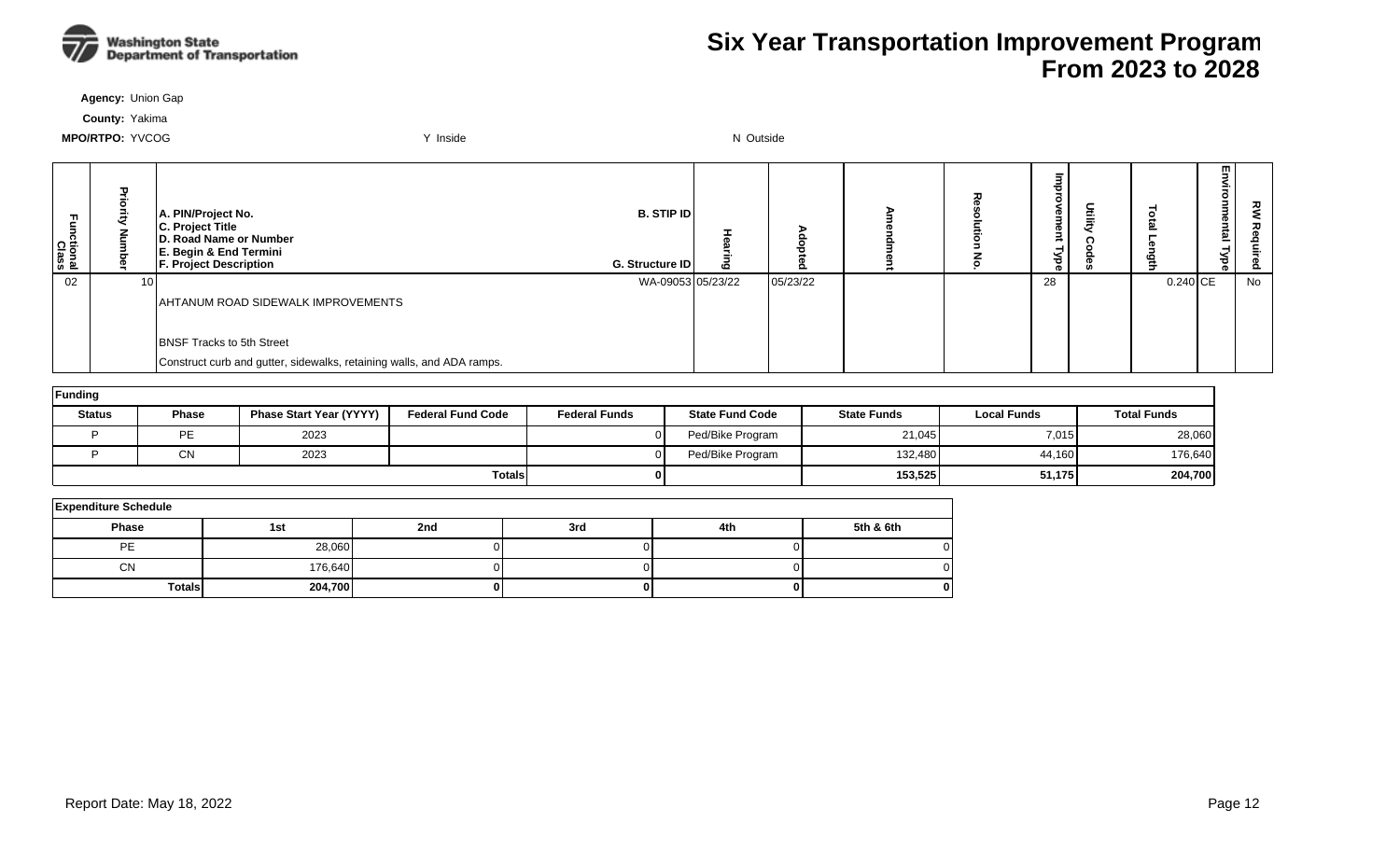

**Agency:** Union Gap

**County:** Yakima

| ctional<br>Class | A. PIN/Project No.<br>C. Project Title<br>D. Road Name or Number<br>E. Begin & End Termini<br><b>F. Project Description</b>     | <b>B. STIP ID</b><br>G. Structure ID |               | o        |  | መ<br>መ<br>ಕ |              |          | m<br><u>한</u><br>ъ<br>ō | ਟੂ<br>௨ |
|------------------|---------------------------------------------------------------------------------------------------------------------------------|--------------------------------------|---------------|----------|--|-------------|--------------|----------|-------------------------|---------|
| 02               |                                                                                                                                 |                                      | UG05 05/23/22 | 05/23/22 |  | 03          | <b>CGPST</b> | 1.260 CE |                         | No      |
|                  | AHTANUM ROAD RECONSTRUCTION - STAGE 2                                                                                           |                                      |               |          |  |             |              |          |                         |         |
|                  | GOODMAN ROAD to SOUTH 16TH AVENUE                                                                                               |                                      |               |          |  |             |              |          |                         |         |
|                  | RECONSTRUCT AND WIDEN TO INCLUDE CURB, GUTTER, SIDEWALK, HMA,<br>STORM DRAINAGE, ILLUMINATION, BRIDGE, AND CULVERT REPLACEMENT. |                                      |               |          |  |             |              |          |                         |         |

| Funding       |              |                         |                          |                      |                        |                    |                    |                    |  |  |  |  |  |
|---------------|--------------|-------------------------|--------------------------|----------------------|------------------------|--------------------|--------------------|--------------------|--|--|--|--|--|
| <b>Status</b> | <b>Phase</b> | Phase Start Year (YYYY) | <b>Federal Fund Code</b> | <b>Federal Funds</b> | <b>State Fund Code</b> | <b>State Funds</b> | <b>Local Funds</b> | <b>Total Funds</b> |  |  |  |  |  |
|               | <b>PE</b>    | 2027                    | STP(US)                  | 335,010              |                        |                    | 52,290             | 387,300            |  |  |  |  |  |
|               | <b>CN</b>    | 2027                    | STP(US)                  | 3,722,440            |                        |                    | 580,960            | 4,303,400          |  |  |  |  |  |
|               |              |                         | <b>Totals</b>            | 4,057,450            |                        |                    | 633.250            | 4,690,700          |  |  |  |  |  |

| <b>Expenditure Schedule</b> |     |     |     |     |           |  |  |  |  |  |  |  |
|-----------------------------|-----|-----|-----|-----|-----------|--|--|--|--|--|--|--|
| <b>Phase</b>                | 1st | 2nd | 3rd | 4th | 5th & 6th |  |  |  |  |  |  |  |
| <b>PE</b>                   |     |     |     |     | 387,300   |  |  |  |  |  |  |  |
| <b>CN</b>                   |     |     |     |     | 4,303,400 |  |  |  |  |  |  |  |
| <b>Totals</b>               |     |     |     |     | 4,690,700 |  |  |  |  |  |  |  |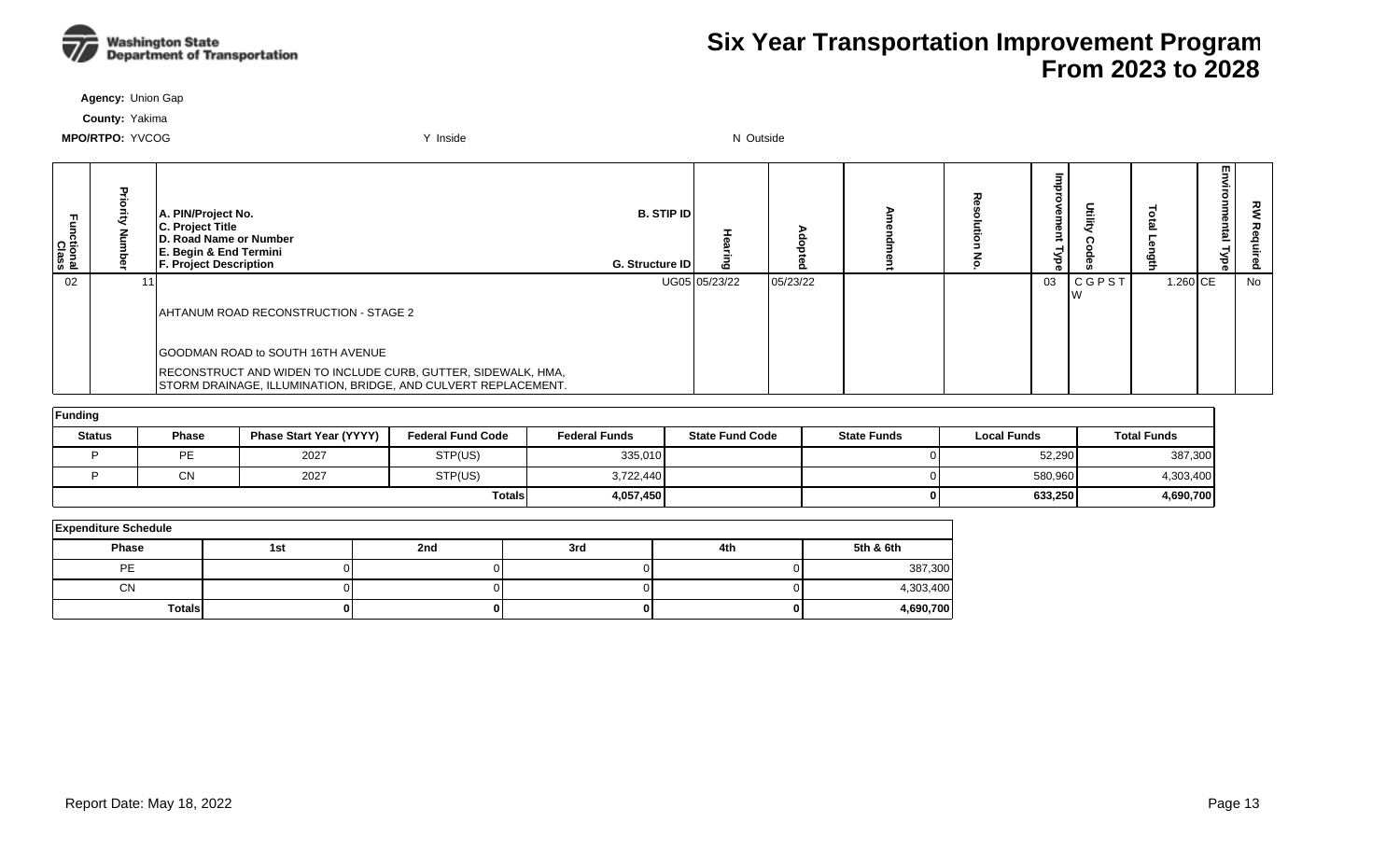

**Agency:** Union Gap

**County:** Yakima

| tional:<br>Class | A. PIN/Project No.<br>C. Project Title<br>D. Road Name or Number<br>E. Begin & End Termini<br><b>F. Project Description</b>                              | <b>B. STIP ID</b><br><b>G. Structure IDI</b> | $\sim$        |          |           | መ  |         |            | m,<br>onmental<br>Type<br>- | š<br>Req<br>Ö. |
|------------------|----------------------------------------------------------------------------------------------------------------------------------------------------------|----------------------------------------------|---------------|----------|-----------|----|---------|------------|-----------------------------|----------------|
| 19               |                                                                                                                                                          |                                              | UG24 05/10/21 | 05/10/21 | $21 - 14$ | 04 | I P S W | $0.210$ CE |                             | No             |
|                  | <b>OLD TOWN ROAD RECONSTRUCTION</b>                                                                                                                      |                                              |               |          |           |    |         |            |                             |                |
|                  | MAIN STREET to VALLEY MALL BOULEVARD                                                                                                                     |                                              |               |          |           |    |         |            |                             |                |
|                  | RECONSTRUCT ROADWAY INCLUDING EXCAVATION, CURB AND GUTTER,<br>SIDEWALK, CRUSHED SURFACING, HOT MIX ASPHALT, STORM DRAINAGE,<br><b>JAND ILLUMINATION.</b> |                                              |               |          |           |    |         |            |                             |                |

| Funding       |              |                         |                          |                      |                        |                    |                    |                    |
|---------------|--------------|-------------------------|--------------------------|----------------------|------------------------|--------------------|--------------------|--------------------|
| <b>Status</b> | <b>Phase</b> | Phase Start Year (YYYY) | <b>Federal Fund Code</b> | <b>Federal Funds</b> | <b>State Fund Code</b> | <b>State Funds</b> | <b>Local Funds</b> | <b>Total Funds</b> |
|               | <b>PE</b>    | 2027                    | STP(US)                  | 55,360               |                        |                    | 8,640              | 64,000             |
|               | CN           | 2027                    | STP(US)                  | 424.715              |                        |                    | 66,285             | 491,000            |
|               |              |                         | <b>Totals</b>            | 480.075              |                        |                    | 74.925             | 555,000            |

| <b>Expenditure Schedule</b> |     |     |     |     |           |  |  |  |  |  |  |
|-----------------------------|-----|-----|-----|-----|-----------|--|--|--|--|--|--|
| <b>Phase</b>                | 1st | 2nd | 3rd | 4th | 5th & 6th |  |  |  |  |  |  |
| PE                          |     |     |     |     | 64,000    |  |  |  |  |  |  |
| <b>CN</b>                   |     |     |     |     | 491,000   |  |  |  |  |  |  |
| Totals                      | 01  |     | 01  |     | 555,000   |  |  |  |  |  |  |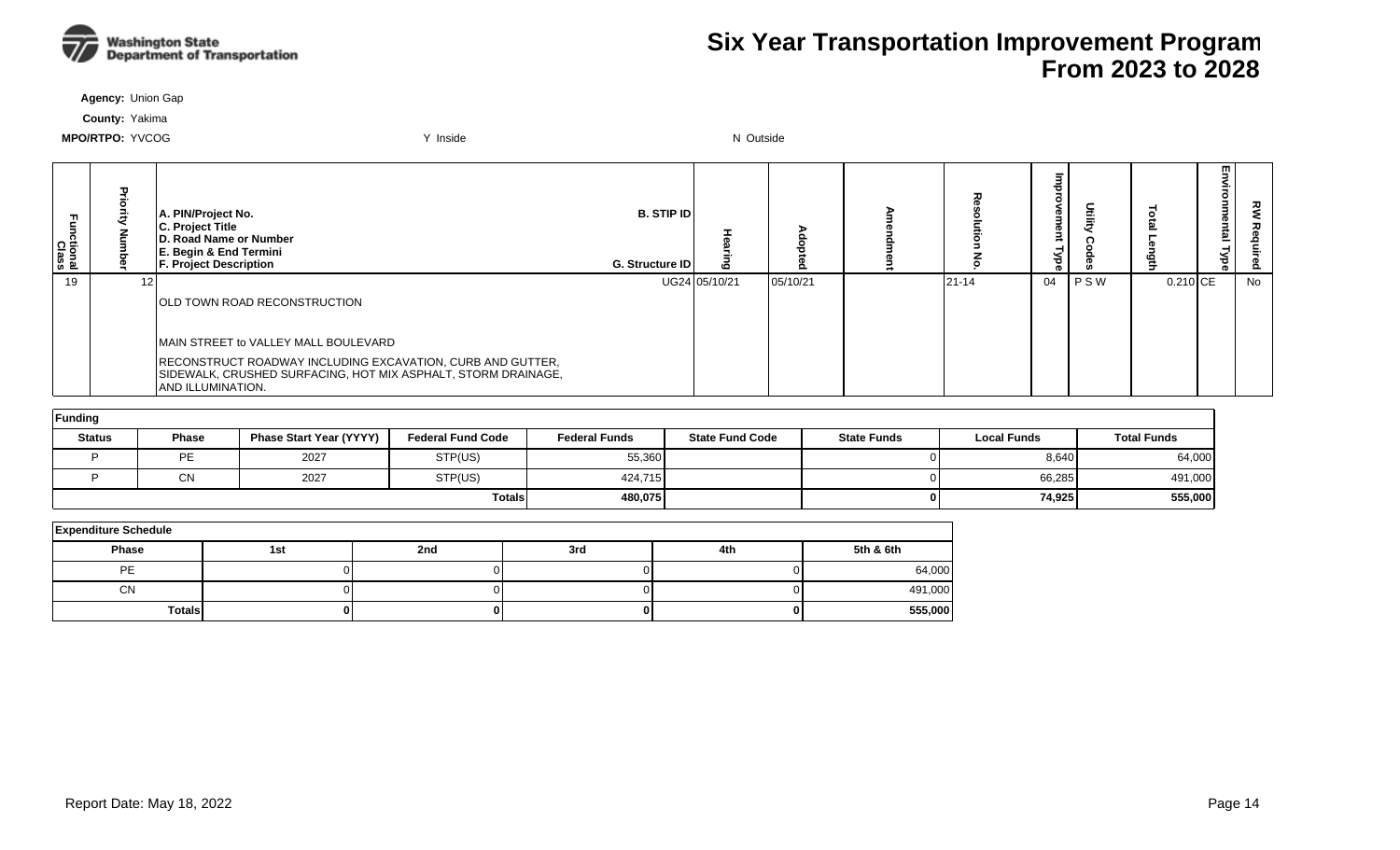

**Agency:** Union Gap

**County:** Yakima

| tional:<br>Class | A. PIN/Project No.<br>C. Project Title<br>D. Road Name or Number<br>E. Begin & End Termini<br><b>F. Project Description</b>                                                                                                                                                                                  | <b>B. STIP IDI</b><br>G. Structure ID | ဖ                |          |  | €<br>ō<br>ರ<br>ൈ | ntilit)      |            | m | ௨   |
|------------------|--------------------------------------------------------------------------------------------------------------------------------------------------------------------------------------------------------------------------------------------------------------------------------------------------------------|---------------------------------------|------------------|----------|--|------------------|--------------|------------|---|-----|
| 03               |                                                                                                                                                                                                                                                                                                              |                                       | UG07(2) 05/23/22 | 05/23/22 |  | 03               | <b>CGPST</b> | $0.830$ CE |   | Yes |
|                  | MAIN STREET RECONSTRUCTION-PHASE 2                                                                                                                                                                                                                                                                           |                                       |                  |          |  |                  |              |            |   |     |
|                  | <b>IWEST FRANKLIN STREET to S. CITY LIMITS</b>                                                                                                                                                                                                                                                               |                                       |                  |          |  |                  |              |            |   |     |
|                  | Reconstruct Existing 4 lane roadway to a 3 lane section with center two-way lane, by<br>removal of existing asphalt overlay and existing cement concrete pavement, curb &<br>gutter. Construct new widened area; new curb & gutter, sidewalks; storm drainage;<br>illumination; HMA pavement, and landscape. |                                       |                  |          |  |                  |              |            |   |     |

| Funding       |              |                                |                          |                      |                        |                    |                    |                    |  |  |  |  |  |
|---------------|--------------|--------------------------------|--------------------------|----------------------|------------------------|--------------------|--------------------|--------------------|--|--|--|--|--|
| <b>Status</b> | <b>Phase</b> | <b>Phase Start Year (YYYY)</b> | <b>Federal Fund Code</b> | <b>Federal Funds</b> | <b>State Fund Code</b> | <b>State Funds</b> | <b>Local Funds</b> | <b>Total Funds</b> |  |  |  |  |  |
|               | PE           | 2025                           | HIP(US)                  | 275,000              |                        |                    |                    | 275,000            |  |  |  |  |  |
|               | <b>CN</b>    | 2026                           | STP(US)                  | 3,500,000            |                        |                    |                    | 3,500,000          |  |  |  |  |  |
|               |              |                                | <b>Totals</b>            | 3,775,000            |                        |                    |                    | 3,775,000          |  |  |  |  |  |

| <b>Expenditure Schedule</b> |     |     |         |           |           |
|-----------------------------|-----|-----|---------|-----------|-----------|
| <b>Phase</b>                | 1st | 2nd | 3rd     | 4th       | 5th & 6th |
| PE                          |     |     | 275,000 |           |           |
| CN                          |     |     |         | 3,500,000 |           |
| <b>Totals</b>               |     |     | 275,000 | 3,500,000 |           |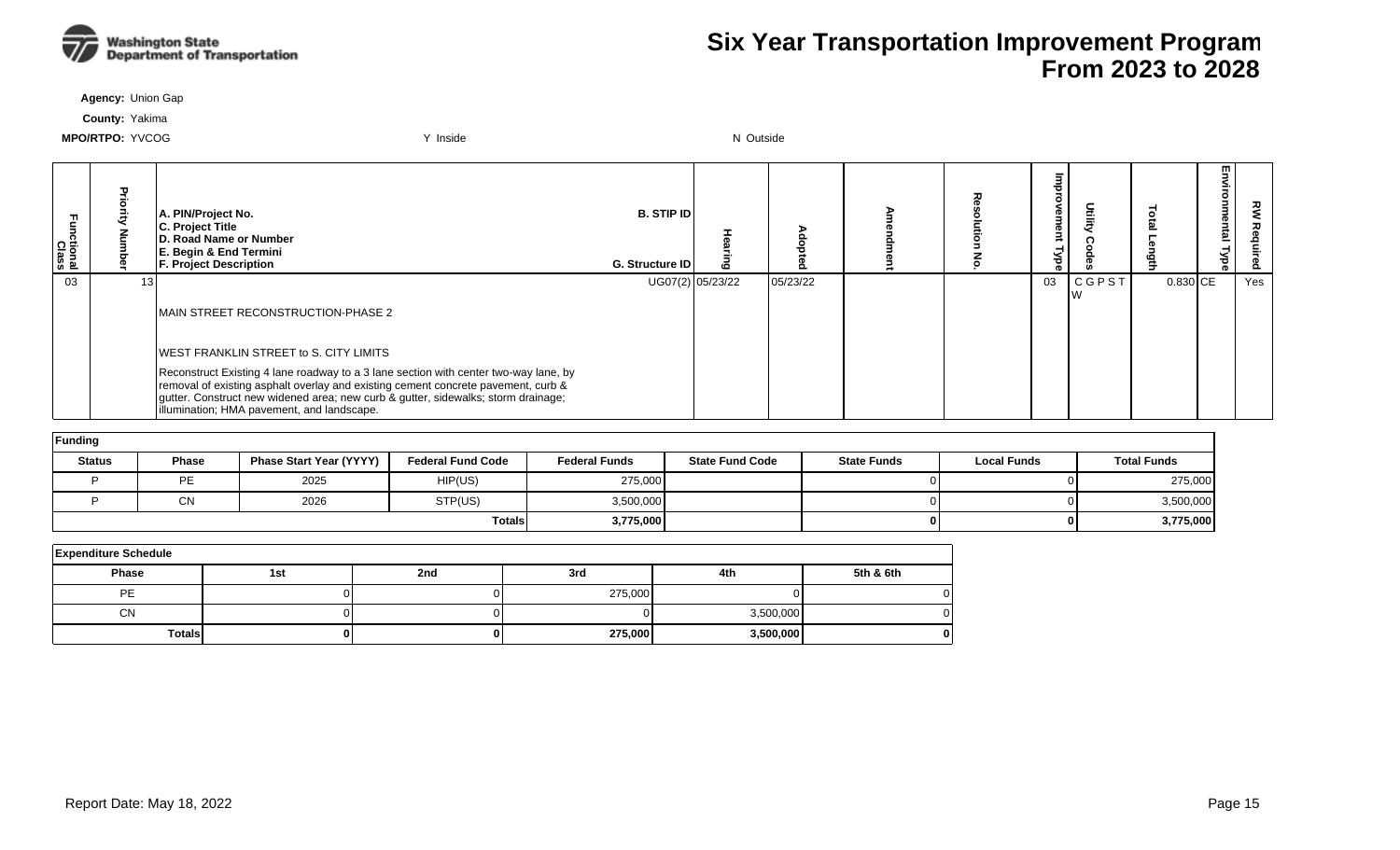

**Agency:** Union Gap

**County:** Yakima

| ctional<br>Class |    | A. PIN/Project No.<br>C. Project Title<br>D. Road Name or Number<br>E. Begin & End Termini<br><b>F. Project Description</b>                                                         | <b>B. STIP IDI</b><br>G. Structure ID |               |          |  | Φ<br>œ<br>ъ | ₿     |            | m<br>உ | ᇰ<br>௨ |
|------------------|----|-------------------------------------------------------------------------------------------------------------------------------------------------------------------------------------|---------------------------------------|---------------|----------|--|-------------|-------|------------|--------|--------|
| 19               | 14 |                                                                                                                                                                                     |                                       | UG31 05/23/22 | 05/23/22 |  | 03          | GPSTW | $0.110$ CE |        | No     |
|                  |    | <b>LONGFIBRE ROAD SIGNALIZATION</b>                                                                                                                                                 |                                       |               |          |  |             |       |            |        |        |
|                  |    | LOWE'S DRIVEWAY to 300 FEET WEST                                                                                                                                                    |                                       |               |          |  |             |       |            |        |        |
|                  |    | <b>PARTNER WITH CITY OF YAKIMA RECONSTRUCT ROADWAY INCLUDING</b><br>EXCAVATION, CURB AND GUTTER, SIDEWALK, CRUSHED SURFACING, HOT<br>MIX ASPHALT, STORM DRAINAGE, AND ILLUMINATION. |                                       |               |          |  |             |       |            |        |        |

| Funding       |              |                                |                          |                      |                        |                    |                    |                    |  |  |  |  |
|---------------|--------------|--------------------------------|--------------------------|----------------------|------------------------|--------------------|--------------------|--------------------|--|--|--|--|
| <b>Status</b> | <b>Phase</b> | <b>Phase Start Year (YYYY)</b> | <b>Federal Fund Code</b> | <b>Federal Funds</b> | <b>State Fund Code</b> | <b>State Funds</b> | <b>Local Funds</b> | <b>Total Funds</b> |  |  |  |  |
|               | PE           | 2025                           |                          |                      |                        |                    | 60,000             | 60,000             |  |  |  |  |
|               | CN           | 2026                           |                          |                      |                        |                    | 460,000            | 460,000            |  |  |  |  |
|               |              |                                | <b>Totals</b>            |                      |                        |                    | 520,000            | 520,000            |  |  |  |  |

| <b>Expenditure Schedule</b> |     |     |        |         |           |  |  |  |  |  |  |
|-----------------------------|-----|-----|--------|---------|-----------|--|--|--|--|--|--|
| Phase                       | 1st | 2nd | 3rd    | 4th     | 5th & 6th |  |  |  |  |  |  |
| PE                          |     |     | 60,000 |         | 01        |  |  |  |  |  |  |
| <b>CN</b>                   |     |     |        | 460,000 | 0         |  |  |  |  |  |  |
| <b>Totals</b>               | 0 I | 01  | 60,000 | 460,000 |           |  |  |  |  |  |  |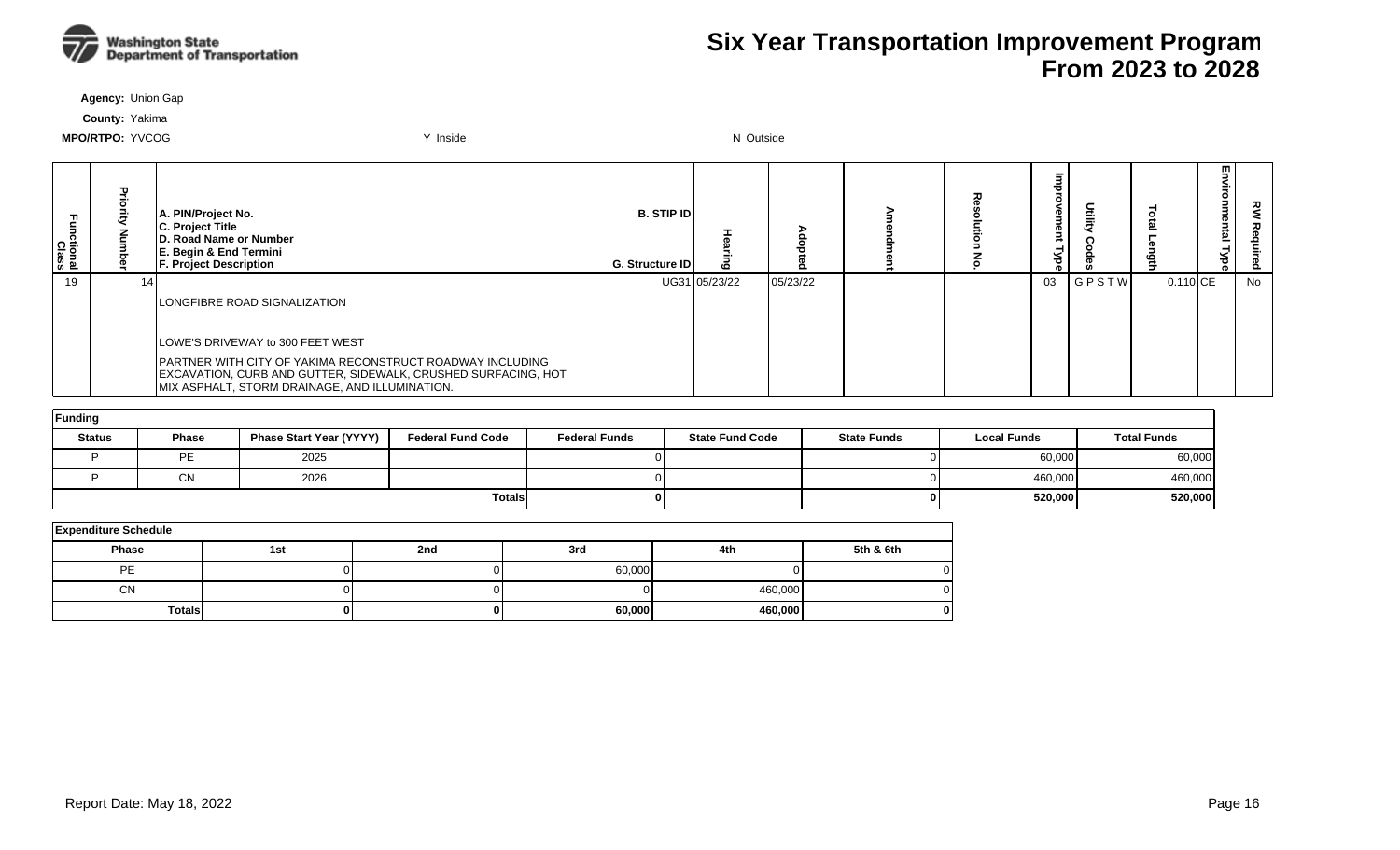

**Agency:** Union Gap

**County:** Yakima

| ctional<br>Class | ᄁ<br>ã<br>ā | A. PIN/Project No.<br>C. Project Title<br>D. Road Name or Number<br>E. Begin & End Termini<br><b>F. Project Description</b> | <b>B. STIP ID</b><br>G. Structure ID | 6             |          |  | ᄒ<br><u>ዊ</u><br><b>Lype</b> | c<br>Ξ | 핗<br>≦.<br>onme<br>lag<br>⊣<br>Nbe | 깋  |
|------------------|-------------|-----------------------------------------------------------------------------------------------------------------------------|--------------------------------------|---------------|----------|--|------------------------------|--------|------------------------------------|----|
| 00               | 15          |                                                                                                                             |                                      | UG26 05/23/22 | 05/23/22 |  | 06                           |        | <b>ICE</b>                         | No |
|                  |             | ROADWAY CITY-WIDE SHOULDER IMPROVEMENTS                                                                                     |                                      |               |          |  |                              |        |                                    |    |
|                  |             |                                                                                                                             |                                      |               |          |  |                              |        |                                    |    |
|                  |             | IN/A to N/A                                                                                                                 |                                      |               |          |  |                              |        |                                    |    |
|                  |             | <b>CITY-WIDE SHOULDER IMPROVEMENTS</b>                                                                                      |                                      |               |          |  |                              |        |                                    |    |

| Funding       |              |                                |                          |                      |                        |                    |                    |                    |  |  |  |
|---------------|--------------|--------------------------------|--------------------------|----------------------|------------------------|--------------------|--------------------|--------------------|--|--|--|
| <b>Status</b> | <b>Phase</b> | <b>Phase Start Year (YYYY)</b> | <b>Federal Fund Code</b> | <b>Federal Funds</b> | <b>State Fund Code</b> | <b>State Funds</b> | <b>Local Funds</b> | <b>Total Funds</b> |  |  |  |
|               | ALL          | 2025                           | <b>CMAQ</b>              | 50,000               |                        |                    | 7,000              | 57,000             |  |  |  |
|               |              |                                | <b>Totals</b>            | 50,000               |                        |                    | 7,000              | 57,000             |  |  |  |

| <b>Expenditure Schedule</b> |     |     |        |     |           |  |  |  |  |  |  |
|-----------------------------|-----|-----|--------|-----|-----------|--|--|--|--|--|--|
| <b>Phase</b>                | 1st | 2nd | 3rd    | 4th | 5th & 6th |  |  |  |  |  |  |
| ALL                         |     |     | 57,000 |     |           |  |  |  |  |  |  |
| <b>Totals</b>               |     | 0   | 57,000 |     |           |  |  |  |  |  |  |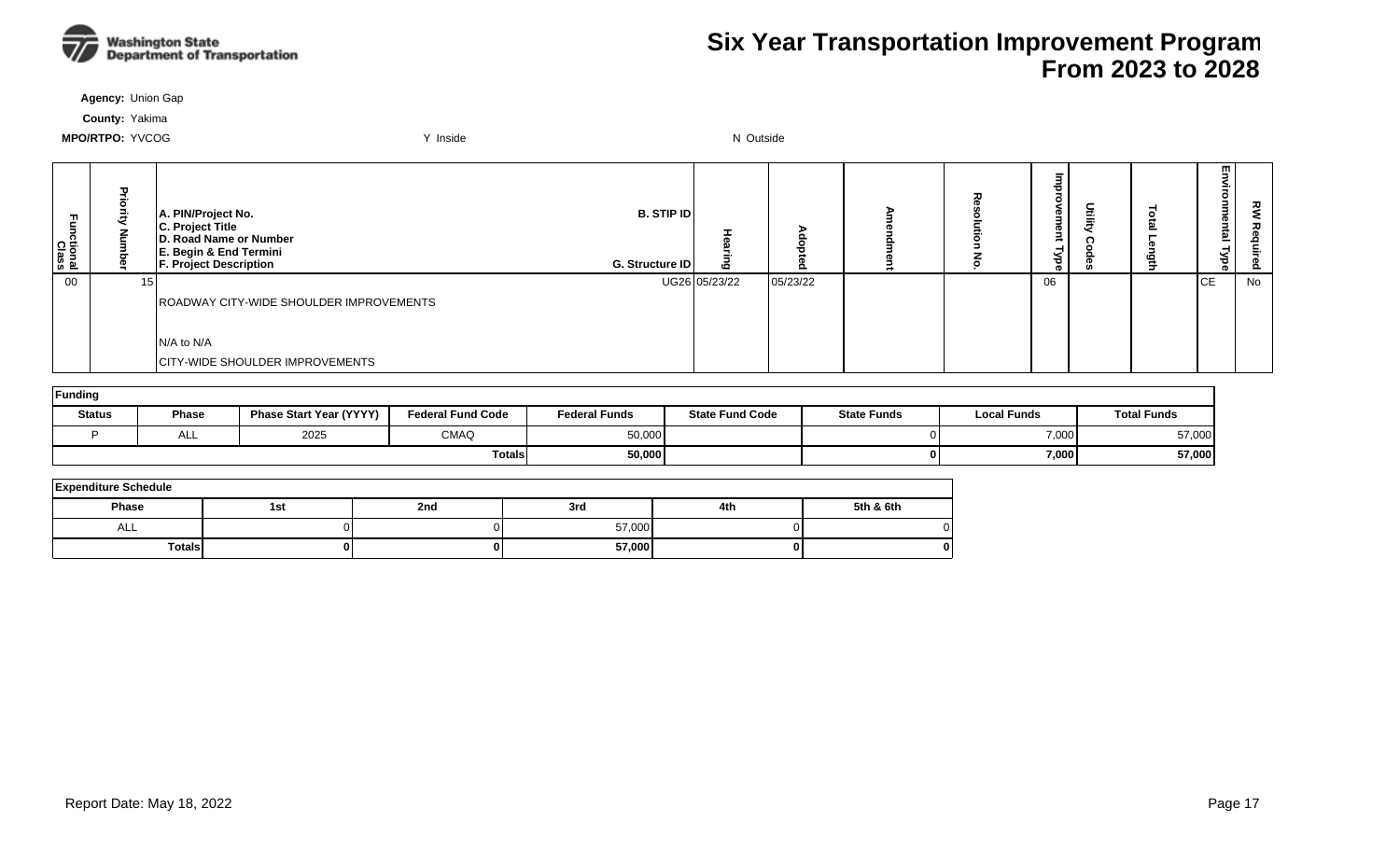

**Agency:** Union Gap

**County:** Yakima

| ctional<br>Class | 고<br>킁<br>ā<br>ξ | A. PIN/Project No.<br>C. Project Title<br>D. Road Name or Number<br>E. Begin & End Termini<br>F. Project Description | <b>B. STIP ID</b><br>G. Structure ID | ه             |          |  | ᇰ<br>$\mathbb{R}$<br><b>D</b><br>≺<br>ढ़ | 돞 | 핗<br>≨.<br>onmental<br>Nbe | 깋  |
|------------------|------------------|----------------------------------------------------------------------------------------------------------------------|--------------------------------------|---------------|----------|--|------------------------------------------|---|----------------------------|----|
| 00               | 161              |                                                                                                                      |                                      | UG29 05/23/22 | 05/23/22 |  | 28                                       |   | <b>ICE</b>                 | No |
|                  |                  | PATHWAY/SIDEWALK PROJECTS                                                                                            |                                      |               |          |  |                                          |   |                            |    |
|                  |                  |                                                                                                                      |                                      |               |          |  |                                          |   |                            |    |
|                  |                  | IN/A to N/A                                                                                                          |                                      |               |          |  |                                          |   |                            |    |
|                  |                  | CONSTRUCT SIDEWALKS/PATHWAYS AT VARIOUS LOCATIONS.                                                                   |                                      |               |          |  |                                          |   |                            |    |

| Funding       |              |                         |                          |                      |                        |                    |                    |                    |  |  |  |
|---------------|--------------|-------------------------|--------------------------|----------------------|------------------------|--------------------|--------------------|--------------------|--|--|--|
| <b>Status</b> | <b>Phase</b> | Phase Start Year (YYYY) | <b>Federal Fund Code</b> | <b>Federal Funds</b> | <b>State Fund Code</b> | <b>State Funds</b> | <b>Local Funds</b> | <b>Total Funds</b> |  |  |  |
|               | ALL          | 2025                    | <b>STP</b>               | 110,000              |                        |                    |                    | 110,000            |  |  |  |
|               |              |                         | <b>Totals</b>            | 110,000              |                        |                    |                    | 110,000            |  |  |  |

| <b>Expenditure Schedule</b> |     |     |         |     |           |  |  |  |  |  |  |
|-----------------------------|-----|-----|---------|-----|-----------|--|--|--|--|--|--|
| Phase                       | 1st | 2nd | 3rd     | 4th | 5th & 6th |  |  |  |  |  |  |
| ALL                         |     |     | 110,000 |     |           |  |  |  |  |  |  |
| <b>Totals</b>               |     |     | 110,000 | 0   |           |  |  |  |  |  |  |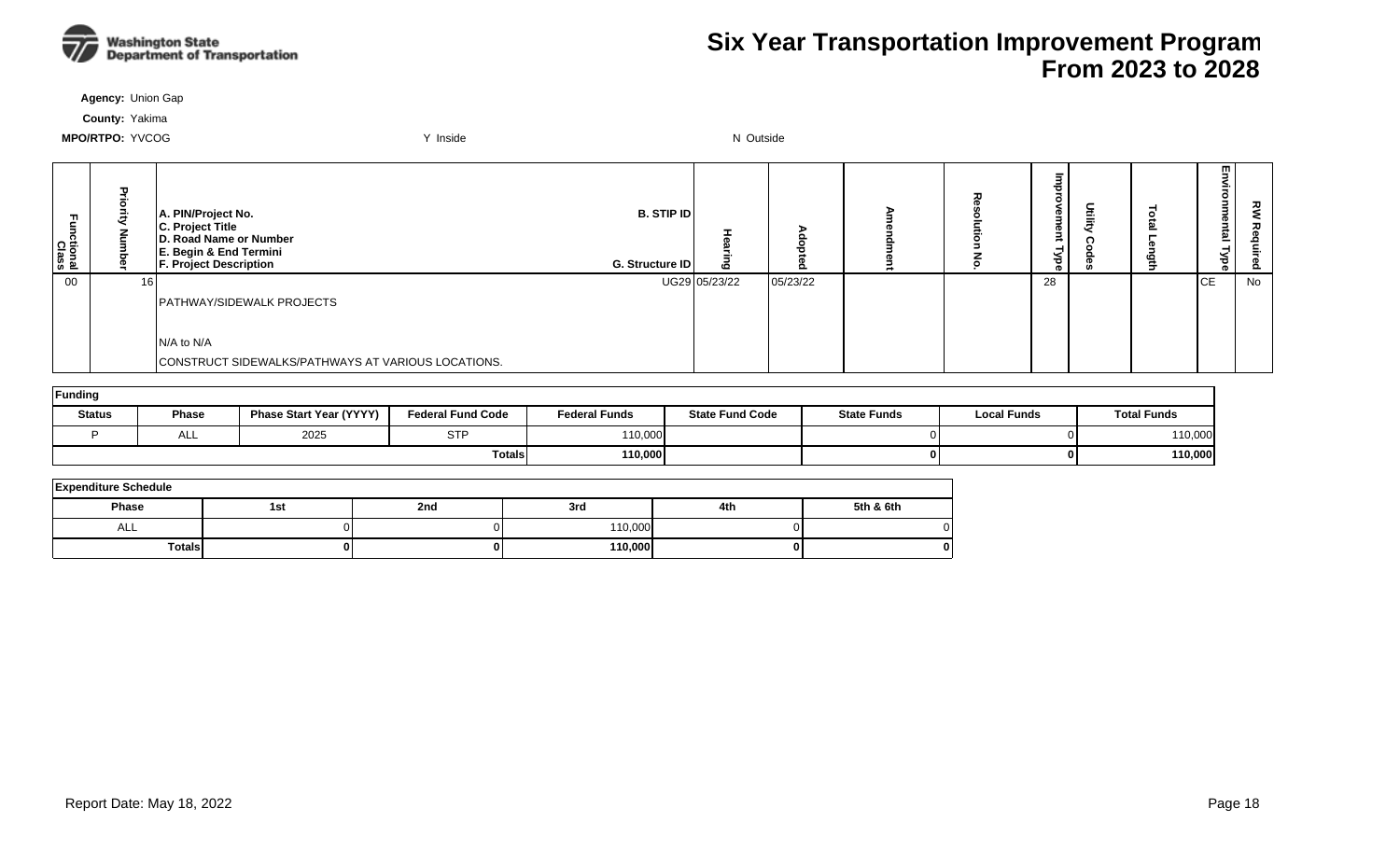

**Agency:** Union Gap

**County:** Yakima

| Εā<br>ctional<br>Class | ᠊ᠣ              | A. PIN/Project No.<br>C. Project Title<br>D. Road Name or Number<br>E. Begin & End Termini<br><b>F. Project Description</b> | <b>B. STIP ID</b><br>G. Structure ID | ဖ             | o        |  | ወ<br>o.<br>`₹<br>o. |  | m<br>ወ<br><u>ត</u><br>ര | 공<br>စိ |
|------------------------|-----------------|-----------------------------------------------------------------------------------------------------------------------------|--------------------------------------|---------------|----------|--|---------------------|--|-------------------------|---------|
| 00                     | 17 <sup>1</sup> |                                                                                                                             |                                      | UG23 05/23/22 | 05/23/22 |  | 23                  |  | <b>CE</b>               | No      |
|                        |                 | TRANSIT ASSET AMENITIES, ROUTE MAINTENANCE, REPAIR                                                                          |                                      |               |          |  |                     |  |                         |         |
|                        |                 |                                                                                                                             |                                      |               |          |  |                     |  |                         |         |
|                        |                 | $N/A$ to $N/A$                                                                                                              |                                      |               |          |  |                     |  |                         |         |
|                        |                 | MAINTENANCE OF SHELTERS, BENCHES AND SIGNAGE THROUGHOUT THE<br><b>CITY ROUTE SYSTEM.</b>                                    |                                      |               |          |  |                     |  |                         |         |

| <b>Funding</b> |              |                                |                          |                      |                        |                    |                    |                    |  |  |  |  |  |
|----------------|--------------|--------------------------------|--------------------------|----------------------|------------------------|--------------------|--------------------|--------------------|--|--|--|--|--|
| <b>Status</b>  | <b>Phase</b> | <b>Phase Start Year (YYYY)</b> | <b>Federal Fund Code</b> | <b>Federal Funds</b> | <b>State Fund Code</b> | <b>State Funds</b> | <b>Local Funds</b> | <b>Total Funds</b> |  |  |  |  |  |
|                | nLL.         | 2025                           |                          |                      |                        |                    | 100,000            | 100,000            |  |  |  |  |  |
|                |              |                                | <b>Totals</b>            |                      |                        | $\mathbf{0}$       | 100,000            | 100,000            |  |  |  |  |  |

| <b>Expenditure Schedule</b> |     |     |         |     |           |  |  |  |  |  |  |
|-----------------------------|-----|-----|---------|-----|-----------|--|--|--|--|--|--|
| <b>Phase</b>                | 1st | 2nd | 3rd     | 4th | 5th & 6th |  |  |  |  |  |  |
| ALL                         |     |     | 100,000 |     |           |  |  |  |  |  |  |
| <b>Totals</b>               |     |     | 100,000 |     |           |  |  |  |  |  |  |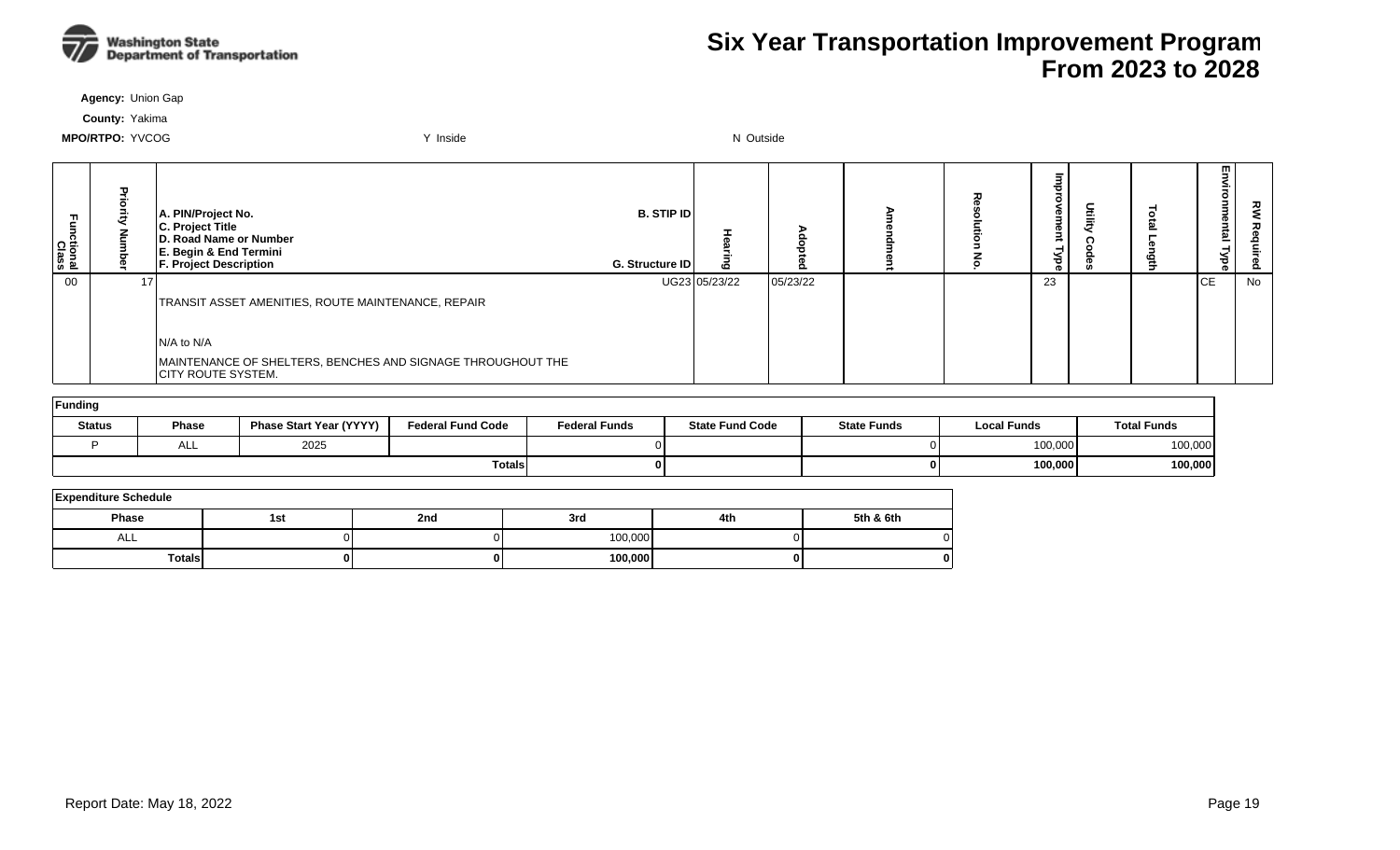

**Agency:** Union Gap

**County:** Yakima

| Fall<br>nctional<br>Class | $\mathbf{u}$    | A. PIN/Project No.<br>C. Project Title<br>D. Road Name or Number<br>E. Begin & End Termini<br><b>F. Project Description</b> | <b>B. STIP IDI</b><br>G. Structure ID |               |          | 고 | ಕ  | Dtili | 록        | E5<br>vironmental<br><b>Type</b> | ट्ट<br>高<br>௨ |
|---------------------------|-----------------|-----------------------------------------------------------------------------------------------------------------------------|---------------------------------------|---------------|----------|---|----|-------|----------|----------------------------------|---------------|
| 00                        | 18 <sub>1</sub> |                                                                                                                             |                                       | UG14 05/23/22 | 05/23/22 |   | 18 | OPSTW | 1.400 CE |                                  | No            |
|                           |                 | <b>DOWNTOWN FUTURE INITIATIVES</b>                                                                                          |                                       |               |          |   |    |       |          |                                  |               |
|                           |                 |                                                                                                                             |                                       |               |          |   |    |       |          |                                  |               |
|                           |                 | W AHTANUM ROAD to SOUTH CITY LIMITS                                                                                         |                                       |               |          |   |    |       |          |                                  |               |
|                           |                 | SIDEWALK MODIFICATIONS AND OTHER IMPROVEMENTS TO BE<br>DETERMINED.                                                          |                                       |               |          |   |    |       |          |                                  |               |

| Funding       |              |                                |                          |                      |                        |                    |                    |                    |  |  |  |  |  |
|---------------|--------------|--------------------------------|--------------------------|----------------------|------------------------|--------------------|--------------------|--------------------|--|--|--|--|--|
| <b>Status</b> | <b>Phase</b> | <b>Phase Start Year (YYYY)</b> | <b>Federal Fund Code</b> | <b>Federal Funds</b> | <b>State Fund Code</b> | <b>State Funds</b> | <b>Local Funds</b> | <b>Total Funds</b> |  |  |  |  |  |
|               | ALL          | 2026                           |                          |                      | <b>OTHER</b>           | 440,000            | 110,000            | 550,000            |  |  |  |  |  |
|               |              |                                | <b>Totals</b>            |                      |                        | 440,000            | 110,000            | 550,000            |  |  |  |  |  |

| <b>Expenditure Schedule</b> |     |     |     |         |           |  |  |  |  |  |  |
|-----------------------------|-----|-----|-----|---------|-----------|--|--|--|--|--|--|
| Phase                       | 1st | 2nd | 3rd | 4th     | 5th & 6th |  |  |  |  |  |  |
| ALL                         |     |     |     | 550,000 |           |  |  |  |  |  |  |
| <b>Totals</b>               |     |     |     | 550,000 |           |  |  |  |  |  |  |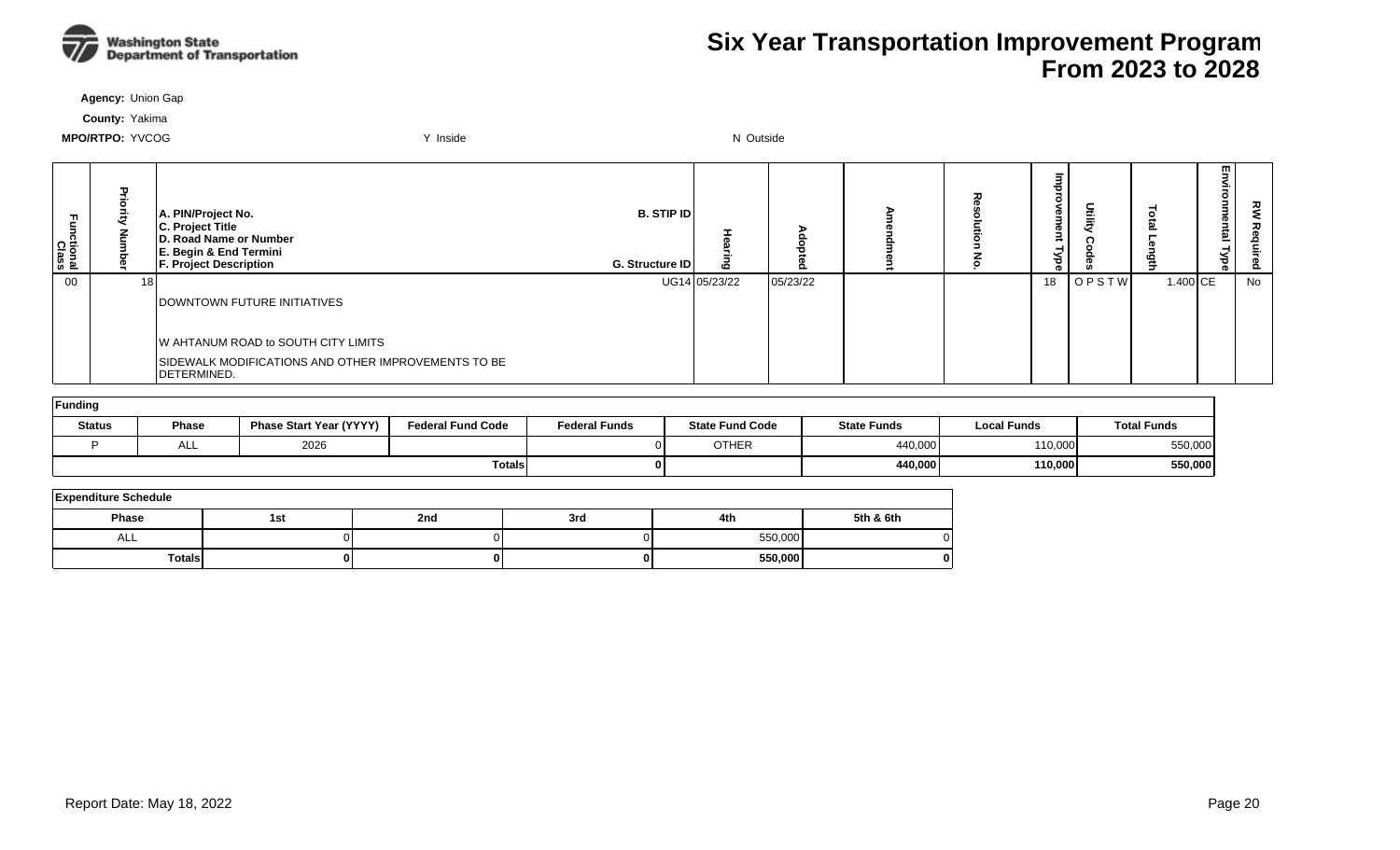

**Agency:** Union Gap

**County:** Yakima

| Functional<br>Class |      | A. PIN/Project No.<br>C. Project Title<br>D. Road Name or Number<br>E. Begin & End Termini<br><b>F. Project Description</b> | <b>B. STIP IDI</b><br><b>G. Structure IDI</b> | ဖ             |          |  | œ<br>ਠ | 들 | 5<br>onmental<br><b>Type</b> | ट्ट<br>௨ |
|---------------------|------|-----------------------------------------------------------------------------------------------------------------------------|-----------------------------------------------|---------------|----------|--|--------|---|------------------------------|----------|
| $00\,$              | 19 I |                                                                                                                             |                                               | UG13 05/23/22 | 05/23/22 |  | 18     |   | lсE                          | No       |
|                     |      | CITY-WIDE TRANSPORTATION PLANNING PROJECTS                                                                                  |                                               |               |          |  |        |   |                              |          |
|                     |      |                                                                                                                             |                                               |               |          |  |        |   |                              |          |
|                     |      |                                                                                                                             |                                               |               |          |  |        |   |                              |          |
|                     |      | VARIOUS TRANSPORTATION, TRAFFIC OPERATIONS, AND SAFETY RELATED<br>PLANNING ACTIVITIES AND MAIN STREET REVITALIZATION PLAN.  |                                               |               |          |  |        |   |                              |          |

| Funding       |              |                                |                          |                      |                        |                    |                    |                    |  |  |  |  |
|---------------|--------------|--------------------------------|--------------------------|----------------------|------------------------|--------------------|--------------------|--------------------|--|--|--|--|
| <b>Status</b> | <b>Phase</b> | <b>Phase Start Year (YYYY)</b> | <b>Federal Fund Code</b> | <b>Federal Funds</b> | <b>State Fund Code</b> | <b>State Funds</b> | <b>Local Funds</b> | <b>Total Funds</b> |  |  |  |  |
|               | <b>PE</b>    | 2025                           |                          |                      |                        |                    | 50,000             | 50,000             |  |  |  |  |
|               | CN           | 2025                           | <b>CDBG</b>              | 24,000               |                        |                    | 1,500              | 25,500             |  |  |  |  |
|               |              |                                | <b>Totals</b>            | 24,000               |                        |                    | 51,500             | 75,500             |  |  |  |  |

| <b>Expenditure Schedule</b> |     |     |        |     |           |  |  |  |  |  |  |
|-----------------------------|-----|-----|--------|-----|-----------|--|--|--|--|--|--|
| <b>Phase</b>                | 1st | 2nd | 3rd    | 4th | 5th & 6th |  |  |  |  |  |  |
| PE                          |     |     | 50,000 |     |           |  |  |  |  |  |  |
| <b>CN</b>                   |     |     | 25,500 |     |           |  |  |  |  |  |  |
| <b>Totals</b>               |     |     | 75,500 |     | O         |  |  |  |  |  |  |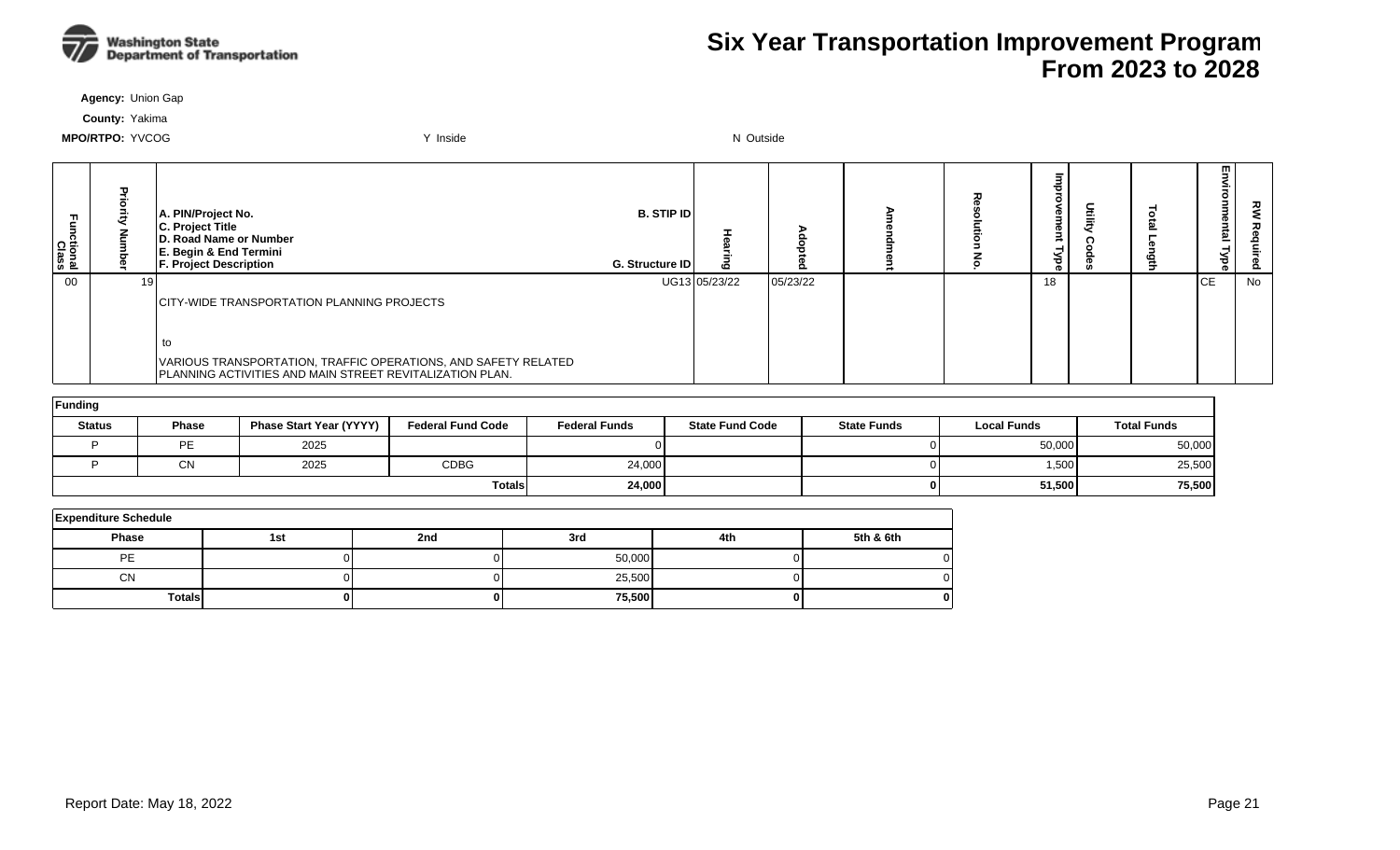

**Agency:** Union Gap

**County:** Yakima

| ctional<br>Class | 고<br>공<br>ਟ<br>Š | A. PIN/Project No.<br>C. Project Title<br><b>D. Road Name or Number</b><br>E. Begin & End Termini<br>F. Project Description | <b>B. STIP ID</b><br>G. Structure ID | ō             |          |  | ᄒ<br>₽.<br>ന<br>≫<br>ak |  | 핗<br>ξ.<br>onmental<br>Nbe | 깋  |
|------------------|------------------|-----------------------------------------------------------------------------------------------------------------------------|--------------------------------------|---------------|----------|--|-------------------------|--|----------------------------|----|
| 00               | 20               |                                                                                                                             |                                      | UG12 05/23/22 | 05/23/22 |  | 20                      |  | ICE.                       | No |
|                  |                  | STORM DRAIN / VEGETATION - LOCAL SELECTION                                                                                  |                                      |               |          |  |                         |  |                            |    |
|                  |                  |                                                                                                                             |                                      |               |          |  |                         |  |                            |    |
|                  |                  | IN/A to N/A                                                                                                                 |                                      |               |          |  |                         |  |                            |    |
|                  |                  | <b>CITY-WIDE STORM DRAIN MAINTENANCE.</b>                                                                                   |                                      |               |          |  |                         |  |                            |    |

| Funding       |       |                                |                          |                      |                        |                    |                    |                    |  |  |  |
|---------------|-------|--------------------------------|--------------------------|----------------------|------------------------|--------------------|--------------------|--------------------|--|--|--|
| <b>Status</b> | Phase | <b>Phase Start Year (YYYY)</b> | <b>Federal Fund Code</b> | <b>Federal Funds</b> | <b>State Fund Code</b> | <b>State Funds</b> | <b>Local Funds</b> | <b>Total Funds</b> |  |  |  |
|               | СN    | 2024                           |                          |                      |                        |                    | 40,000             | 40,000             |  |  |  |
|               |       |                                | <b>Totals</b>            |                      |                        |                    | 40,000             | 40,000             |  |  |  |

| <b>Expenditure Schedule</b> |     |        |     |     |           |  |  |  |  |  |  |
|-----------------------------|-----|--------|-----|-----|-----------|--|--|--|--|--|--|
| Phase                       | 1st | 2nd    | 3rd | 4th | 5th & 6th |  |  |  |  |  |  |
| <b>CN</b>                   |     | 40,000 |     |     |           |  |  |  |  |  |  |
| <b>Totals</b>               |     | 40,000 |     |     |           |  |  |  |  |  |  |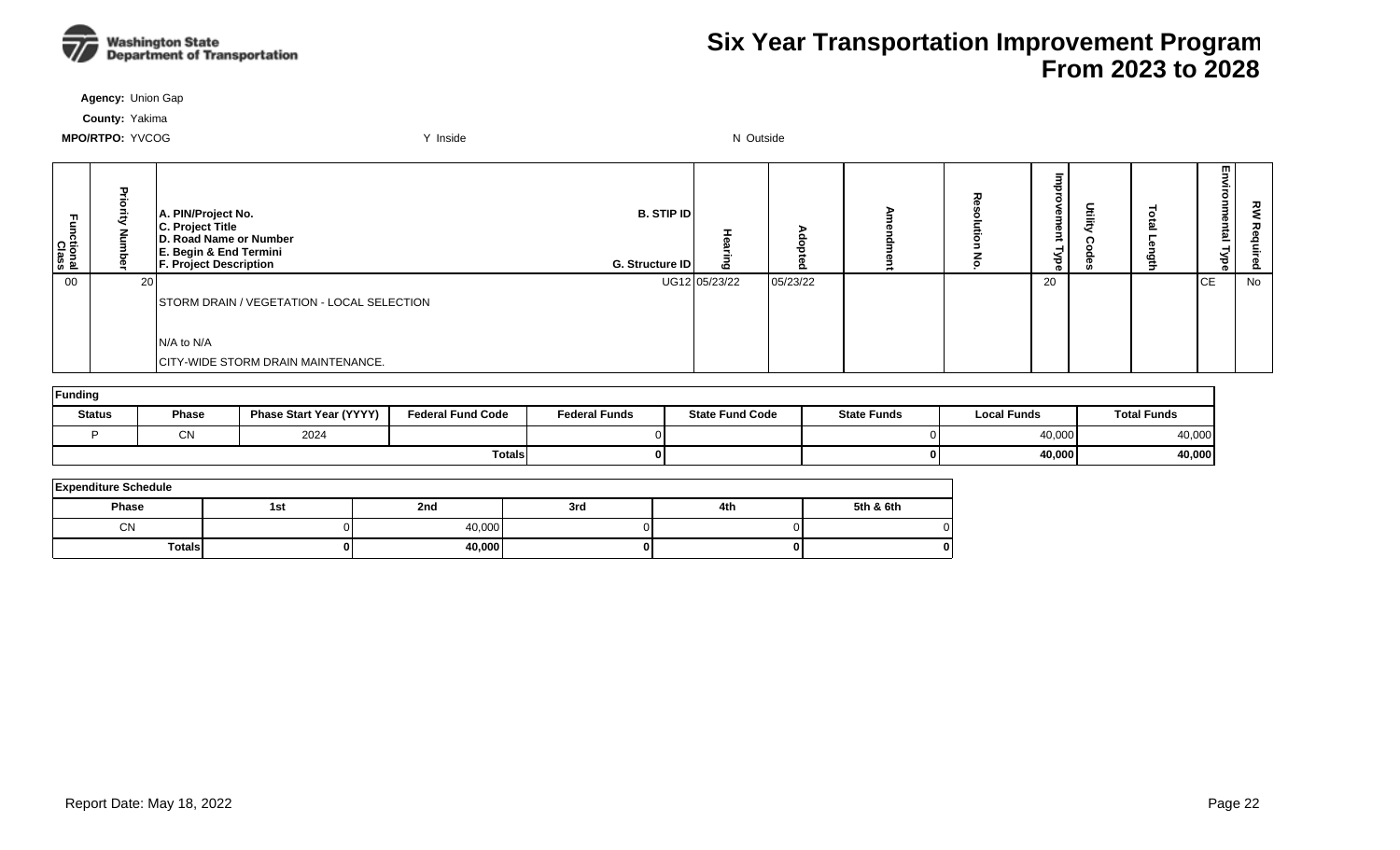

**Agency:** Union Gap

**County:** Yakima

| п.<br>Functional<br>Class | Ð  | A. PIN/Project No.<br>C. Project Title<br>D. Road Name or Number<br>E. Begin & End Termini<br><b>F. Project Description</b> | <b>B. STIP ID</b><br>G. Structure ID |               | $\Omega$ | ᆽ | Ѣ.<br>നാ<br>ൈ<br>≺<br>ਠ<br>െ | $\equiv$ | Ľ5<br>≦.<br>o.<br>nmental<br>Type | 깋  |
|---------------------------|----|-----------------------------------------------------------------------------------------------------------------------------|--------------------------------------|---------------|----------|---|------------------------------|----------|-----------------------------------|----|
| 00                        | 21 |                                                                                                                             |                                      | UG28 05/23/22 | 05/23/22 |   | 24                           |          | ICE                               | No |
|                           |    | SIGNAL UPGRADES - LOCAL SELECTION                                                                                           |                                      |               |          |   |                              |          |                                   |    |
|                           |    |                                                                                                                             |                                      |               |          |   |                              |          |                                   |    |
|                           |    | $N/A$ to $N/A$                                                                                                              |                                      |               |          |   |                              |          |                                   |    |
|                           |    | UPGRADE SIGNAL                                                                                                              |                                      |               |          |   |                              |          |                                   |    |

| Funding       |              |                                |                          |                      |                        |                    |                    |                    |  |  |  |
|---------------|--------------|--------------------------------|--------------------------|----------------------|------------------------|--------------------|--------------------|--------------------|--|--|--|
| <b>Status</b> | <b>Phase</b> | <b>Phase Start Year (YYYY)</b> | <b>Federal Fund Code</b> | <b>Federal Funds</b> | <b>State Fund Code</b> | <b>State Funds</b> | <b>Local Funds</b> | <b>Total Funds</b> |  |  |  |
|               | ALL          | 2025                           | <b>CMAQ</b>              | 460,000              |                        |                    | 62,000             | 522,000            |  |  |  |
|               |              |                                | <b>Totals</b>            | 460,000              |                        |                    | 62,000             | 522,000            |  |  |  |

| <b>Expenditure Schedule</b> |     |     |         |     |           |  |  |  |  |  |
|-----------------------------|-----|-----|---------|-----|-----------|--|--|--|--|--|
| <b>Phase</b>                | 1st | 2nd | 3rd     | 4th | 5th & 6th |  |  |  |  |  |
| <b>ALL</b>                  |     |     | 522,000 |     |           |  |  |  |  |  |
| <b>Totals</b>               | 01  |     | 522,000 |     |           |  |  |  |  |  |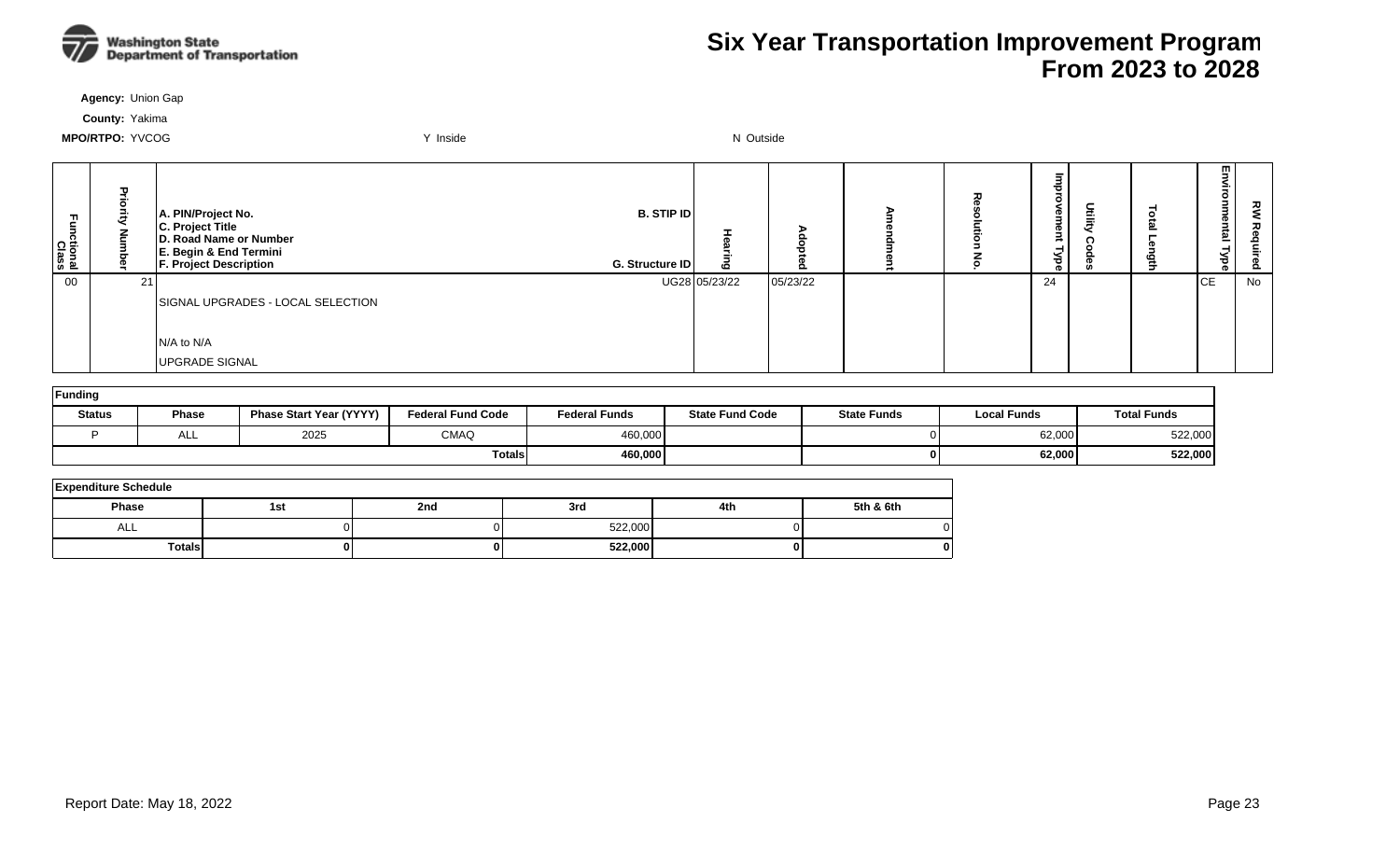

**Agency:** Union Gap

**County:** Yakima

| ctional<br>Class | 고<br>공<br>ā<br>Š | <b>B. STIP ID</b><br>A. PIN/Project No.<br>C. Project Title<br><b>D. Road Name or Number</b><br>E. Begin & End Termini<br>F. Project Description<br>G. Structure ID | ō             |          |  | ᄒ<br>≏<br>ന<br>≫<br>ak | c | E5<br>≦.<br>onme<br>intal<br>Nbe | 킿  |
|------------------|------------------|---------------------------------------------------------------------------------------------------------------------------------------------------------------------|---------------|----------|--|------------------------|---|----------------------------------|----|
| 17               | 22               |                                                                                                                                                                     | UG15 05/23/22 | 05/23/22 |  | 11                     |   | ICE.                             | No |
|                  |                  | <b>GOODMAN ROAD BRIDGE</b>                                                                                                                                          |               |          |  |                        |   |                                  |    |
|                  |                  |                                                                                                                                                                     |               |          |  |                        |   |                                  |    |
|                  |                  | WIDE HOLLOW CREEK to                                                                                                                                                |               |          |  |                        |   |                                  |    |
|                  |                  | REPLACE EXISTING BRIDGE.                                                                                                                                            |               |          |  |                        |   |                                  |    |

| Funding       |              |                                |                          |                      |                        |                    |                    |                    |  |  |  |  |
|---------------|--------------|--------------------------------|--------------------------|----------------------|------------------------|--------------------|--------------------|--------------------|--|--|--|--|
| <b>Status</b> | <b>Phase</b> | <b>Phase Start Year (YYYY)</b> | <b>Federal Fund Code</b> | <b>Federal Funds</b> | <b>State Fund Code</b> | <b>State Funds</b> | <b>Local Funds</b> | <b>Total Funds</b> |  |  |  |  |
|               | PE.          | 2027                           | <b>BR</b>                | 100,000              |                        |                    | 150,000            | 250,000            |  |  |  |  |
|               | <b>RW</b>    | 2027                           | <b>BR</b>                | 50,000               |                        |                    | 20,000             | 70,000             |  |  |  |  |
|               | <b>CN</b>    | 2027                           | <b>BR</b>                | 2,095,000            |                        |                    |                    | 2,095,000          |  |  |  |  |
|               |              |                                | <b>Totals</b>            | 2,245,000            |                        |                    | 170,000            | 2,415,000          |  |  |  |  |

| <b>Expenditure Schedule</b> |                          |  |  |  |           |  |  |  |  |  |
|-----------------------------|--------------------------|--|--|--|-----------|--|--|--|--|--|
| Phase                       | 2nd<br>4th<br>3rd<br>1st |  |  |  |           |  |  |  |  |  |
| PE                          |                          |  |  |  | 250,000   |  |  |  |  |  |
| <b>RW</b>                   |                          |  |  |  | 70,000    |  |  |  |  |  |
| <b>CN</b>                   |                          |  |  |  | 2,095,000 |  |  |  |  |  |
| <b>Totals</b>               |                          |  |  |  | 2,415,000 |  |  |  |  |  |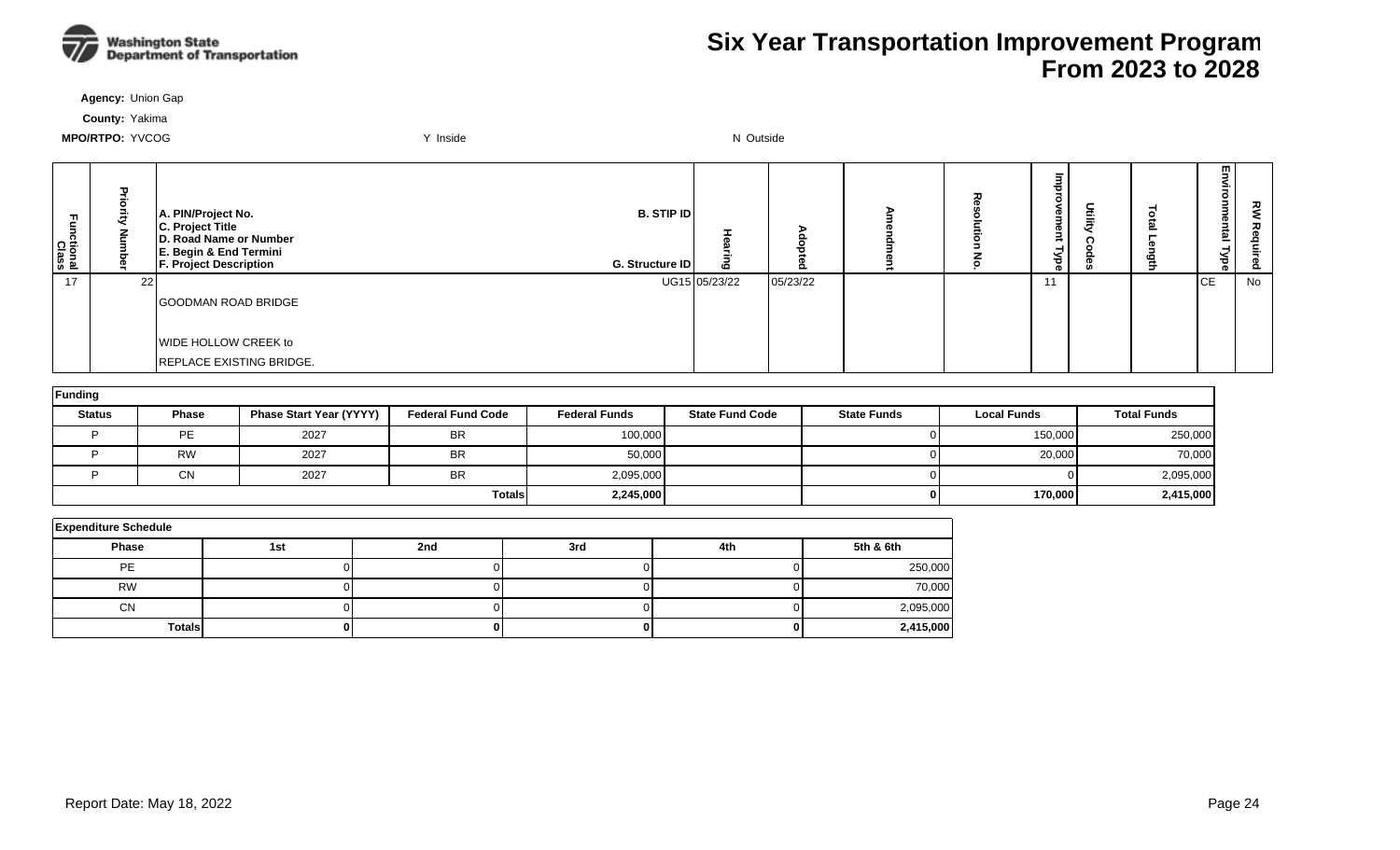

**Agency:** Union Gap

**County:** Yakima

| :tional<br>Class |      | A. PIN/Project No.<br>C. Project Title<br>D. Road Name or Number<br>E. Begin & End Termini<br><b>F. Project Description</b>                                               | <b>B. STIP IDI</b><br>G. Structure ID |               |          |  | ന<br>Φ<br>ᇃ | 들 |          | m | ᇰ<br>Ö. |
|------------------|------|---------------------------------------------------------------------------------------------------------------------------------------------------------------------------|---------------------------------------|---------------|----------|--|-------------|---|----------|---|---------|
| 19               | -231 |                                                                                                                                                                           |                                       | UG08 05/23/22 | 05/23/22 |  | 06          |   | 5.000 EA |   | No      |
|                  |      | SEALCOAT PROGRAM / VARIOUS ROADS, MTP AREAS                                                                                                                               |                                       |               |          |  |             |   |          |   |         |
|                  |      | $IN/A$ to $N/A$                                                                                                                                                           |                                       |               |          |  |             |   |          |   |         |
|                  |      | <b>PRE-LEVEL AND SEALCOAT VARIOUS ROADS; VARIOUS LOCATIONS TO BE</b><br>DETERMINED BY THE PAVEMENT MANAGEMENT PLAN AS LISTED ON THE<br><b>REGIONAL PLAN PROJECT LIST.</b> |                                       |               |          |  |             |   |          |   |         |

| Funding       |           |                                |                          |                      |                        |                    |                    |                    |  |  |  |  |
|---------------|-----------|--------------------------------|--------------------------|----------------------|------------------------|--------------------|--------------------|--------------------|--|--|--|--|
| <b>Status</b> | Phase     | <b>Phase Start Year (YYYY)</b> | <b>Federal Fund Code</b> | <b>Federal Funds</b> | <b>State Fund Code</b> | <b>State Funds</b> | <b>Local Funds</b> | <b>Total Funds</b> |  |  |  |  |
|               | PE        | 2024                           |                          |                      |                        |                    | 90,000             | 90,000             |  |  |  |  |
|               | <b>CN</b> | 2024                           | STP(US)                  | 410,000              |                        |                    |                    | 410,000            |  |  |  |  |
|               |           |                                | <b>Totals</b>            | 410.000              |                        |                    | 90,000             | 500,000            |  |  |  |  |

| <b>Expenditure Schedule</b> |     |         |     |     |           |  |  |  |  |  |  |
|-----------------------------|-----|---------|-----|-----|-----------|--|--|--|--|--|--|
| Phase                       | 1st | 2nd     | 3rd | 4th | 5th & 6th |  |  |  |  |  |  |
| PE                          |     | 90,000  |     |     | 01        |  |  |  |  |  |  |
| <b>CN</b>                   |     | 410,000 |     |     | 0         |  |  |  |  |  |  |
| <b>Totals</b>               |     | 500,000 |     |     |           |  |  |  |  |  |  |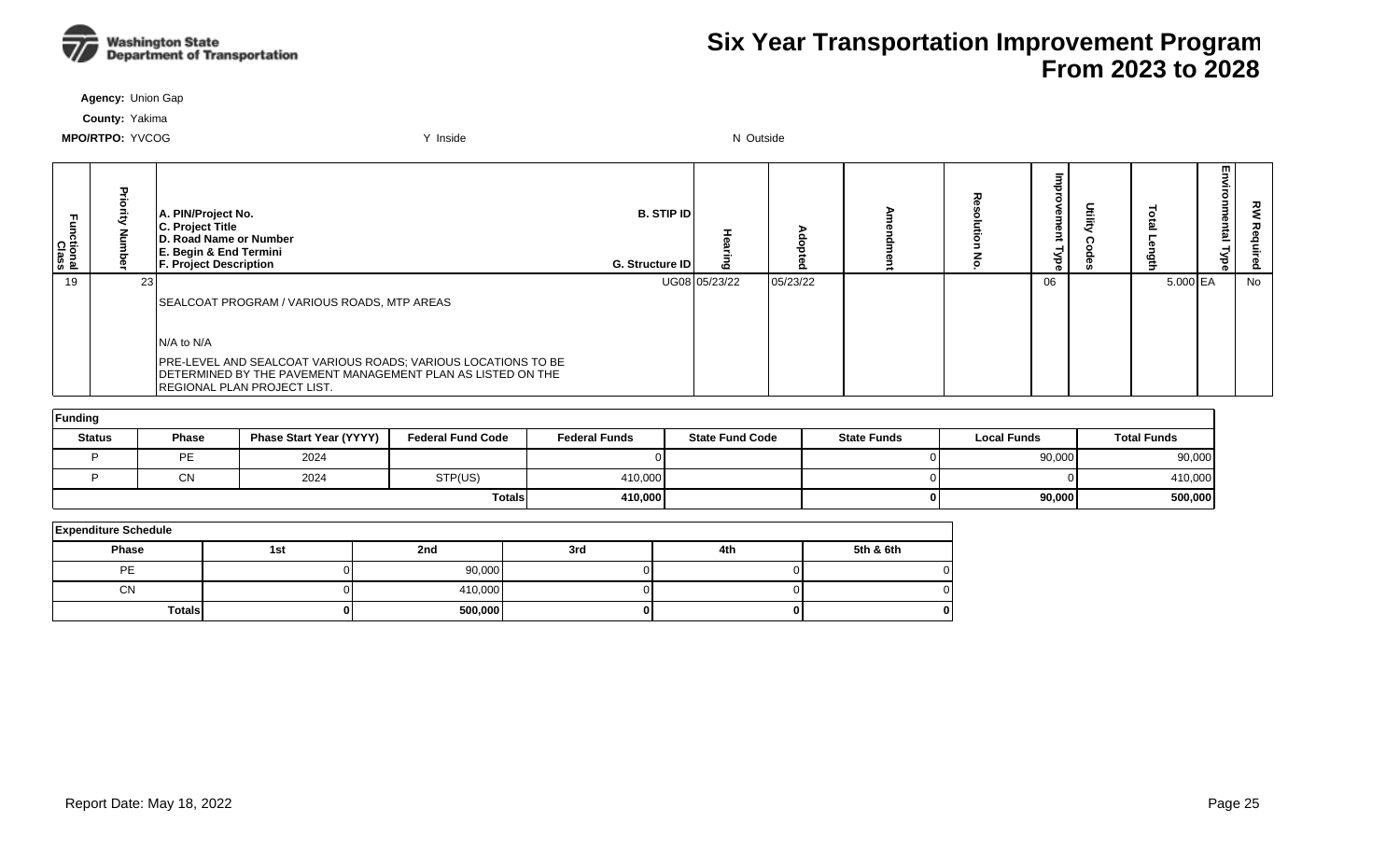

**Agency:** Union Gap

**County:** Yakima

| ctional<br>Class | 고<br>Z     | A. PIN/Project No.<br>C. Project Title<br>D. Road Name or Number<br>E. Begin & End Termini<br>F. Project Description | <b>B. STIP ID</b><br>G. Structure ID | ه             |          |  | ъ<br>∙.<br><b>D</b><br><<br>ढ़ |  | 핗<br>≨.<br>onmental<br>Nbe | 깋  |
|------------------|------------|----------------------------------------------------------------------------------------------------------------------|--------------------------------------|---------------|----------|--|--------------------------------|--|----------------------------|----|
| 00               | <b>241</b> |                                                                                                                      |                                      | UG09 05/23/22 | 05/23/22 |  | 05                             |  | <b>ICE</b>                 | No |
|                  |            | REHABILITATION/OVERLAYS - VARIOUS ROADS                                                                              |                                      |               |          |  |                                |  |                            |    |
|                  |            |                                                                                                                      |                                      |               |          |  |                                |  |                            |    |
|                  |            | N/A to N/A                                                                                                           |                                      |               |          |  |                                |  |                            |    |
|                  |            | CONSTRUCT STRUCTURAL OVERLAYS ON ARTERIAL ROADWAYS.                                                                  |                                      |               |          |  |                                |  |                            |    |

| Funding       |              |                                |                          |                      |                        |                    |                    |                    |  |  |  |
|---------------|--------------|--------------------------------|--------------------------|----------------------|------------------------|--------------------|--------------------|--------------------|--|--|--|
| <b>Status</b> | <b>Phase</b> | <b>Phase Start Year (YYYY)</b> | <b>Federal Fund Code</b> | <b>Federal Funds</b> | <b>State Fund Code</b> | <b>State Funds</b> | <b>Local Funds</b> | <b>Total Funds</b> |  |  |  |
|               | <b>CN</b>    | 2027                           | STP(US)                  | 300,000              |                        |                    | 35,000             | 335,000            |  |  |  |
|               |              |                                | <b>Totals</b>            | 300,000              |                        |                    | 35,000             | 335,000            |  |  |  |

| <b>Expenditure Schedule</b> |     |     |     |     |           |  |  |  |  |  |
|-----------------------------|-----|-----|-----|-----|-----------|--|--|--|--|--|
| Phase                       | 1st | 2nd | 3rd | 4th | 5th & 6th |  |  |  |  |  |
| CN                          |     |     |     |     | 335,000   |  |  |  |  |  |
| Totals                      |     |     |     |     | 335,000   |  |  |  |  |  |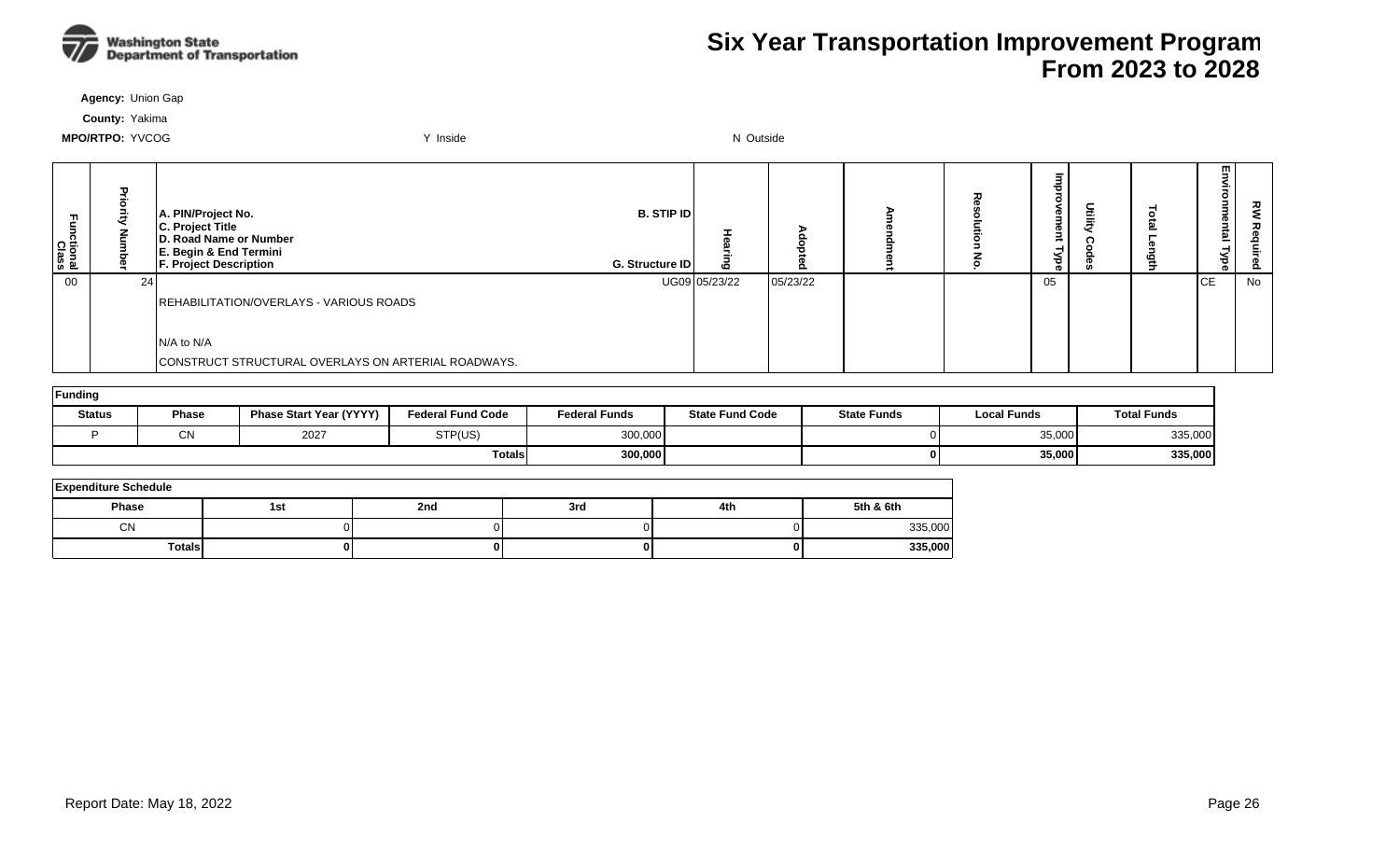

**Agency:** Union Gap

**County:** Yakima

| unctional<br>Class |    | A. PIN/Project No.<br>C. Project Title<br>D. Road Name or Number<br>E. Begin & End Termini<br><b>F. Project Description</b>                                   | <b>B. STIP IDI</b><br>G. Structure ID | 10            | Ο        |  | o<br>Φ<br>Φ<br>ă |     |                        | m<br>m | 丒<br>௨ |
|--------------------|----|---------------------------------------------------------------------------------------------------------------------------------------------------------------|---------------------------------------|---------------|----------|--|------------------|-----|------------------------|--------|--------|
| 19                 | 25 |                                                                                                                                                               |                                       | UG11 05/23/22 | 05/23/22 |  | 04               | PSW | $0.310$ <sub>ICE</sub> |        | No     |
|                    |    | SOUTH 12TH AVENUE                                                                                                                                             |                                       |               |          |  |                  |     |                        |        |        |
|                    |    | VALLEY MALL BOULEVARD to WIDE HOLLOW CREEK                                                                                                                    |                                       |               |          |  |                  |     |                        |        |        |
|                    |    | RECONSTRUCT ROADWAY INCLUDING EXCAVATION, CURB AND GUTTER,<br>SIDEWALK, CRUSHED SURFACING, HOT MIX ASPHALT, STORM DRAINAGE<br>IMPROVEMENTS, AND ILLUMINATION. |                                       |               |          |  |                  |     |                        |        |        |

| Funding       |              |                                |                          |                      |                        |                    |                    |                    |  |  |  |  |
|---------------|--------------|--------------------------------|--------------------------|----------------------|------------------------|--------------------|--------------------|--------------------|--|--|--|--|
| <b>Status</b> | <b>Phase</b> | <b>Phase Start Year (YYYY)</b> | <b>Federal Fund Code</b> | <b>Federal Funds</b> | <b>State Fund Code</b> | <b>State Funds</b> | <b>Local Funds</b> | <b>Total Funds</b> |  |  |  |  |
|               | <b>PF</b>    | 2026                           |                          |                      |                        |                    | 115,000            | 115,000            |  |  |  |  |
|               | $\sim$<br>◡ᡰ | 2026                           |                          |                      | <b>TIB</b>             | 865,000            |                    | 865,000            |  |  |  |  |
|               |              |                                | <b>Totals</b>            |                      |                        | 865,000            | 115,000            | 980,000            |  |  |  |  |

| <b>Expenditure Schedule</b> |     |     |     |         |           |  |  |  |  |  |  |
|-----------------------------|-----|-----|-----|---------|-----------|--|--|--|--|--|--|
| <b>Phase</b>                | 1st | 2nd | 3rd | 4th     | 5th & 6th |  |  |  |  |  |  |
| PE                          |     |     |     | 115,000 |           |  |  |  |  |  |  |
| <b>CN</b>                   |     |     |     | 865,000 |           |  |  |  |  |  |  |
| <b>Totals</b>               |     |     |     | 980,000 |           |  |  |  |  |  |  |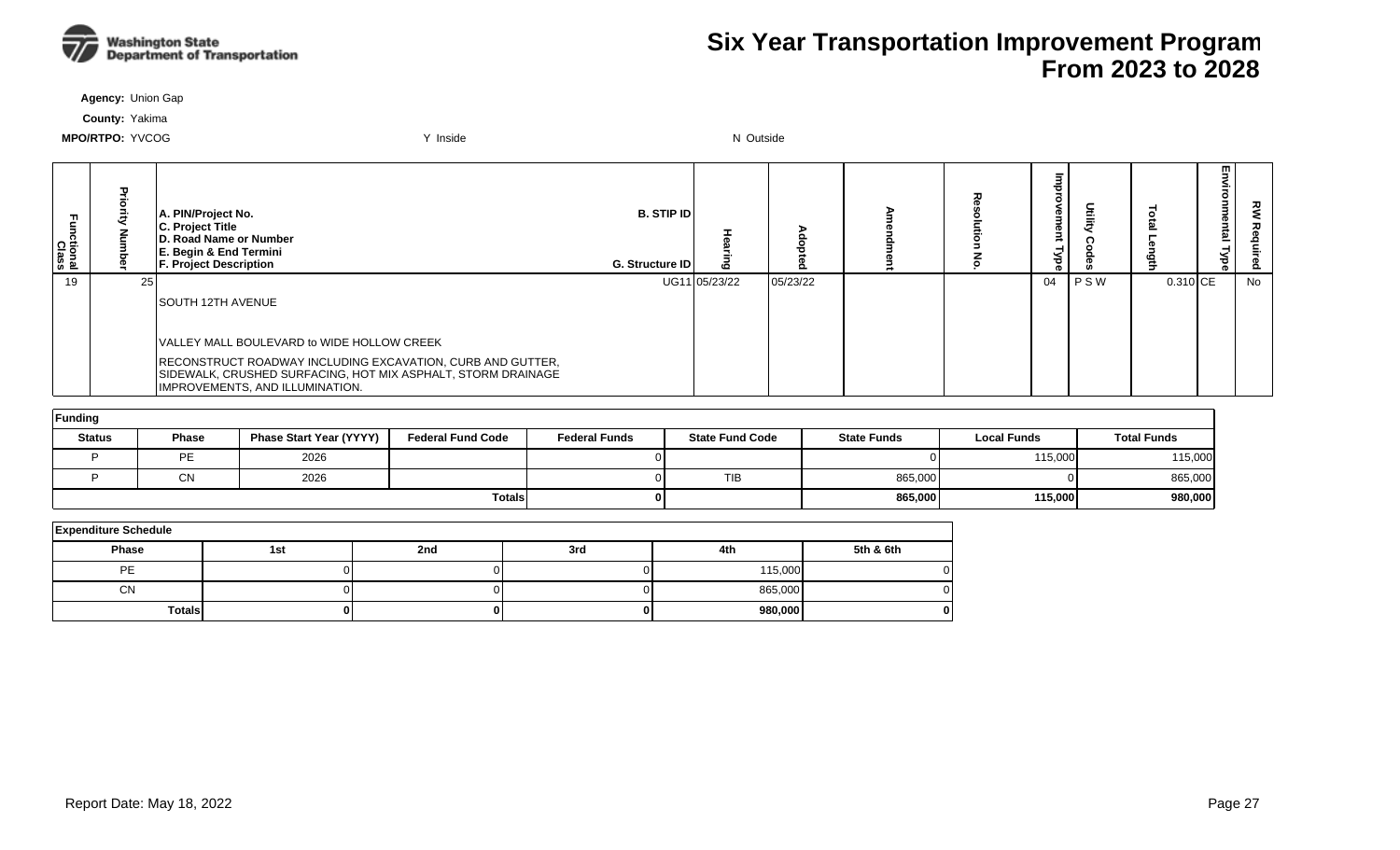

**Agency:** Union Gap

**County:** Yakima

| ctional<br>Class | τ<br>គ<br>ā<br>Š | A. PIN/Project No.<br>C. Project Title<br><b>D. Road Name or Number</b><br><b>E. Begin &amp; End Termini</b><br><b>F. Project Description</b> | <b>B. STIP ID</b><br>G. Structure ID | ه |          |  | ᄒ<br>ዊ<br>ൈ<br>≫. |            | 핗<br>vironmental<br>ੱਚ<br><b>D</b> | ᅍ   |
|------------------|------------------|-----------------------------------------------------------------------------------------------------------------------------------------------|--------------------------------------|---|----------|--|-------------------|------------|------------------------------------|-----|
| 09               | 26               |                                                                                                                                               | WA-06750 05/23/22                    |   | 05/23/22 |  | 28                | $1.100$ CE |                                    | Yes |
|                  |                  | NON-MOTORIZED LOOP                                                                                                                            |                                      |   |          |  |                   |            |                                    |     |
|                  |                  |                                                                                                                                               |                                      |   |          |  |                   |            |                                    |     |
|                  |                  | FULLBRIGHT PARK to S WIDE HOLLOW CREEK PATHWAY                                                                                                |                                      |   |          |  |                   |            |                                    |     |
|                  |                  | Acquire right-of-way for extension of non-motorized pathway.                                                                                  |                                      |   |          |  |                   |            |                                    |     |

| Funding       |              |                                |                          |                      |                        |                    |                    |                    |  |  |  |  |
|---------------|--------------|--------------------------------|--------------------------|----------------------|------------------------|--------------------|--------------------|--------------------|--|--|--|--|
| <b>Status</b> | <b>Phase</b> | <b>Phase Start Year (YYYY)</b> | <b>Federal Fund Code</b> | <b>Federal Funds</b> | <b>State Fund Code</b> | <b>State Funds</b> | <b>Local Funds</b> | <b>Total Funds</b> |  |  |  |  |
|               | <b>RW</b>    | 2027                           | STP(US)                  | 57,800               |                        |                    | 55,200             | 113,000            |  |  |  |  |
|               |              |                                | Totals                   | 57,800               |                        |                    | 55,200             | 113,000            |  |  |  |  |

| <b>Expenditure Schedule</b> |     |     |     |     |           |  |  |  |  |  |
|-----------------------------|-----|-----|-----|-----|-----------|--|--|--|--|--|
| <b>Phase</b>                | 1st | 2nd | 3rd | 4th | 5th & 6th |  |  |  |  |  |
| <b>RW</b>                   |     |     |     |     | 113,000   |  |  |  |  |  |
| <b>Totals</b>               |     | 0   |     |     | 113,000   |  |  |  |  |  |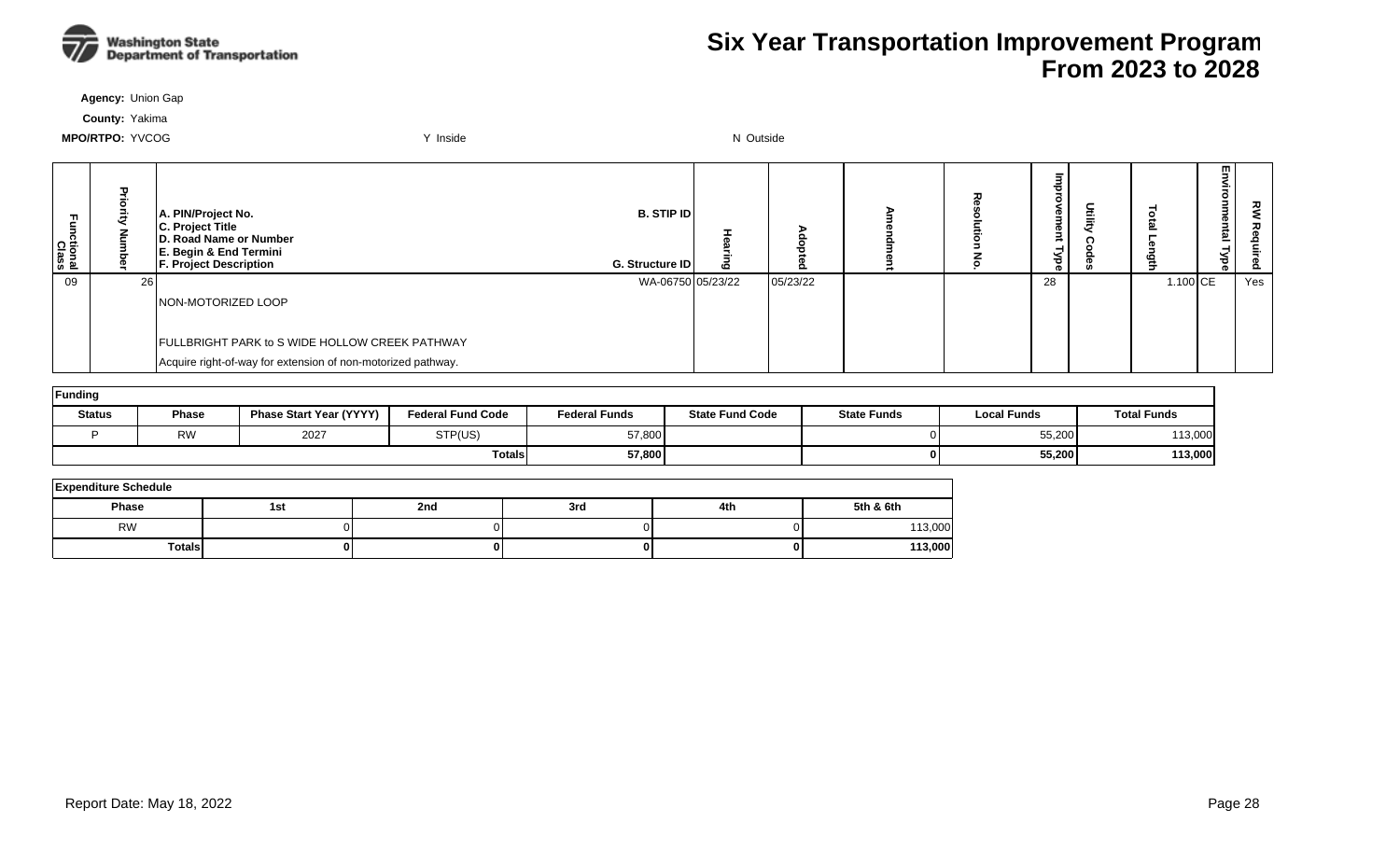

**Agency:** Union Gap

**County:** Yakima

| ctional<br>Class |    | A. PIN/Project No.<br>C. Project Title<br>D. Road Name or Number<br>E. Begin & End Termini<br><b>F. Project Description</b>                               | <b>B. STIP ID</b><br>G. Structure ID |               |          |  | Φ<br>P<br>ರ<br>ൈ | Ē            |          | m | ᇰ<br>௨ |
|------------------|----|-----------------------------------------------------------------------------------------------------------------------------------------------------------|--------------------------------------|---------------|----------|--|------------------|--------------|----------|---|--------|
| 19               | 27 |                                                                                                                                                           |                                      | UG06 05/23/22 | 05/23/22 |  | 01               | <b>GOPST</b> | 0.370 CE |   | Yes    |
|                  |    | <b>IGOODMAN ROAD</b>                                                                                                                                      |                                      |               |          |  |                  |              |          |   |        |
|                  |    | AHTANUM ROAD to VALLEY MALL BLVD                                                                                                                          |                                      |               |          |  |                  |              |          |   |        |
|                  |    | CONSTRUCT NEW ROADWAY INCLUDING EXCAVATION, CURB AND GUTTER,<br>SIDEWALK, CRUSHED SURFACING, HOT MIX ASPHALT, STORM DRAINAGE,<br><b>AND ILLUMINATION.</b> |                                      |               |          |  |                  |              |          |   |        |

| <b>Funding</b> |              |                                |                          |                      |                        |                    |                    |                    |  |  |  |  |
|----------------|--------------|--------------------------------|--------------------------|----------------------|------------------------|--------------------|--------------------|--------------------|--|--|--|--|
| <b>Status</b>  | <b>Phase</b> | <b>Phase Start Year (YYYY)</b> | <b>Federal Fund Code</b> | <b>Federal Funds</b> | <b>State Fund Code</b> | <b>State Funds</b> | <b>Local Funds</b> | <b>Total Funds</b> |  |  |  |  |
|                | ─            | 2027                           |                          |                      |                        |                    | 3,200,000          | 3,200,000          |  |  |  |  |
|                |              |                                | <b>Totals</b>            |                      |                        |                    | 3,200,000          | 3,200,000          |  |  |  |  |

| <b>Expenditure Schedule</b> |     |     |     |     |           |  |  |  |  |  |  |
|-----------------------------|-----|-----|-----|-----|-----------|--|--|--|--|--|--|
| <b>Phase</b>                | 1st | 2nd | 3rd | 4th | 5th & 6th |  |  |  |  |  |  |
| ALL                         |     |     |     |     | 3,200,000 |  |  |  |  |  |  |
| <b>Totals</b>               |     | o   |     |     | 3,200,000 |  |  |  |  |  |  |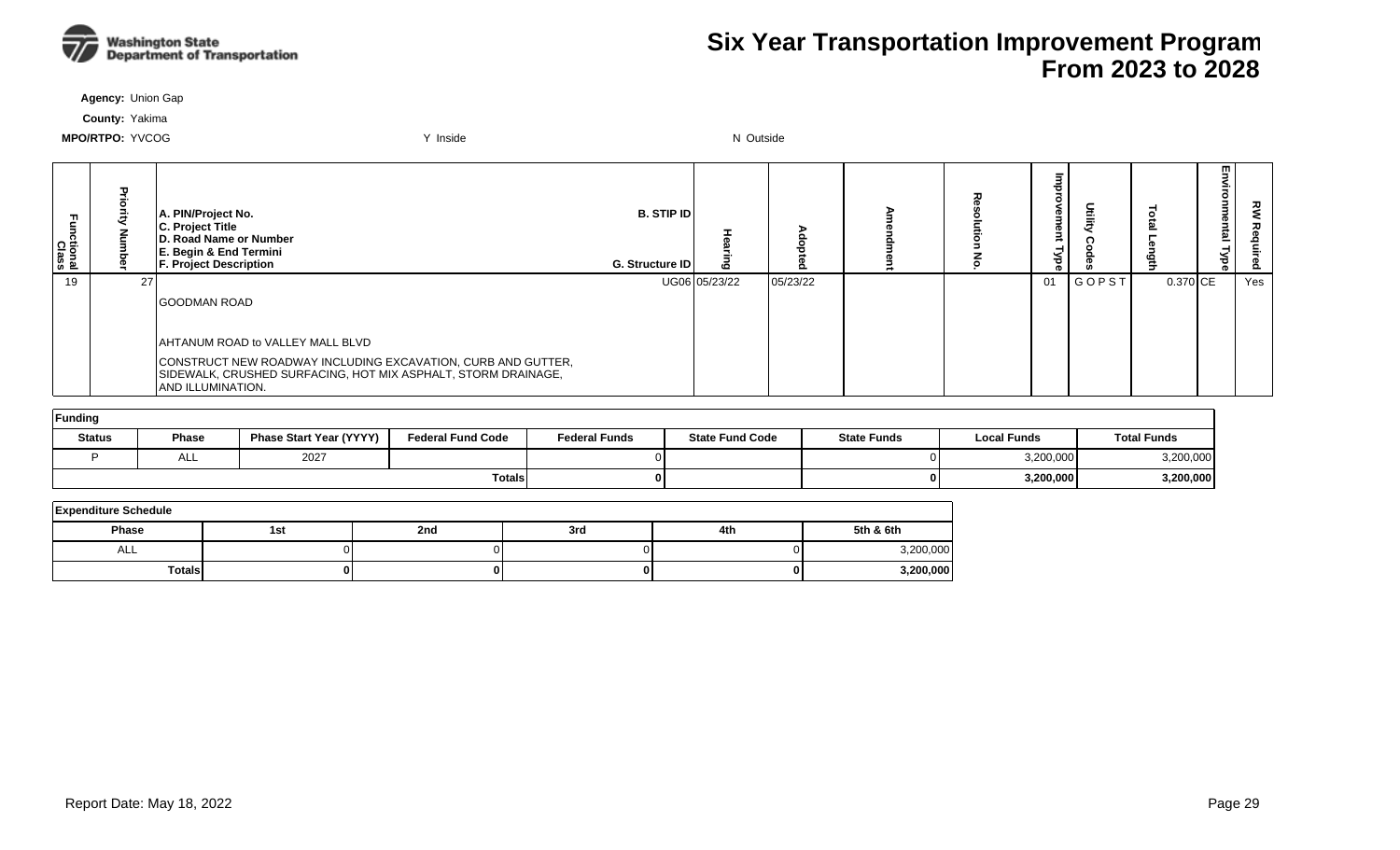

**Agency:** Union Gap

**County:** Yakima

| :tional<br>Class |      | A. PIN/Project No.<br>C. Project Title<br>D. Road Name or Number<br>E. Begin & End Termini<br><b>F. Project Description</b>                                    | <b>B.</b> STIP ID<br>G. Structure ID | ഥ             |          |  | መ<br>ಕ<br>ൈ |     |            | 핅<br>onmental<br><b>Type</b> | 킿<br>Requ<br>Бq |
|------------------|------|----------------------------------------------------------------------------------------------------------------------------------------------------------------|--------------------------------------|---------------|----------|--|-------------|-----|------------|------------------------------|-----------------|
| 19               | 28 l |                                                                                                                                                                |                                      | UG04 05/23/22 | 05/23/22 |  | 01          | PSW | $0.420$ CE |                              | No              |
|                  |      | SOUTH 10TH AVENUE - NORTH / SOUTH CONNECTOR (2 STAGES)                                                                                                         |                                      |               |          |  |             |     |            |                              |                 |
|                  |      | AHTANUM ROAD to WEST WASHINGTON AVENUE                                                                                                                         |                                      |               |          |  |             |     |            |                              |                 |
|                  |      | <b>INEW ROADWAY CONSTRUCTION, RECONSTRUCTION OF EXISTING</b><br>ROADWAY, REPLACE EXISTING BRIDGE, IMPROVE INTERSECTION, AND<br>SIGNALIZATION AT PIONEER STREET |                                      |               |          |  |             |     |            |                              |                 |
| الممتلومين والرا |      |                                                                                                                                                                |                                      |               |          |  |             |     |            |                              |                 |

| ∣Funding      |              |                                |                          |                      |                        |                    |                    |                    |  |  |  |  |
|---------------|--------------|--------------------------------|--------------------------|----------------------|------------------------|--------------------|--------------------|--------------------|--|--|--|--|
| <b>Status</b> | <b>Phase</b> | <b>Phase Start Year (YYYY)</b> | <b>Federal Fund Code</b> | <b>Federal Funds</b> | <b>State Fund Code</b> | <b>State Funds</b> | <b>Local Funds</b> | <b>Total Funds</b> |  |  |  |  |
|               | AL.          | 2027                           | BR                       | 700,000              |                        |                    | 100,000            | 800,000            |  |  |  |  |
|               |              |                                | Totals                   | 700,000              |                        | 01                 | 100,000            | 800,000            |  |  |  |  |

| <b>Expenditure Schedule</b> |     |     |     |     |           |  |  |  |  |  |  |
|-----------------------------|-----|-----|-----|-----|-----------|--|--|--|--|--|--|
| Phase                       | 1st | 2nd | 3rd | 4th | 5th & 6th |  |  |  |  |  |  |
| <b>ALL</b>                  |     |     |     |     | 800,000   |  |  |  |  |  |  |
| <b>Totals</b>               |     |     |     |     | 800,000   |  |  |  |  |  |  |